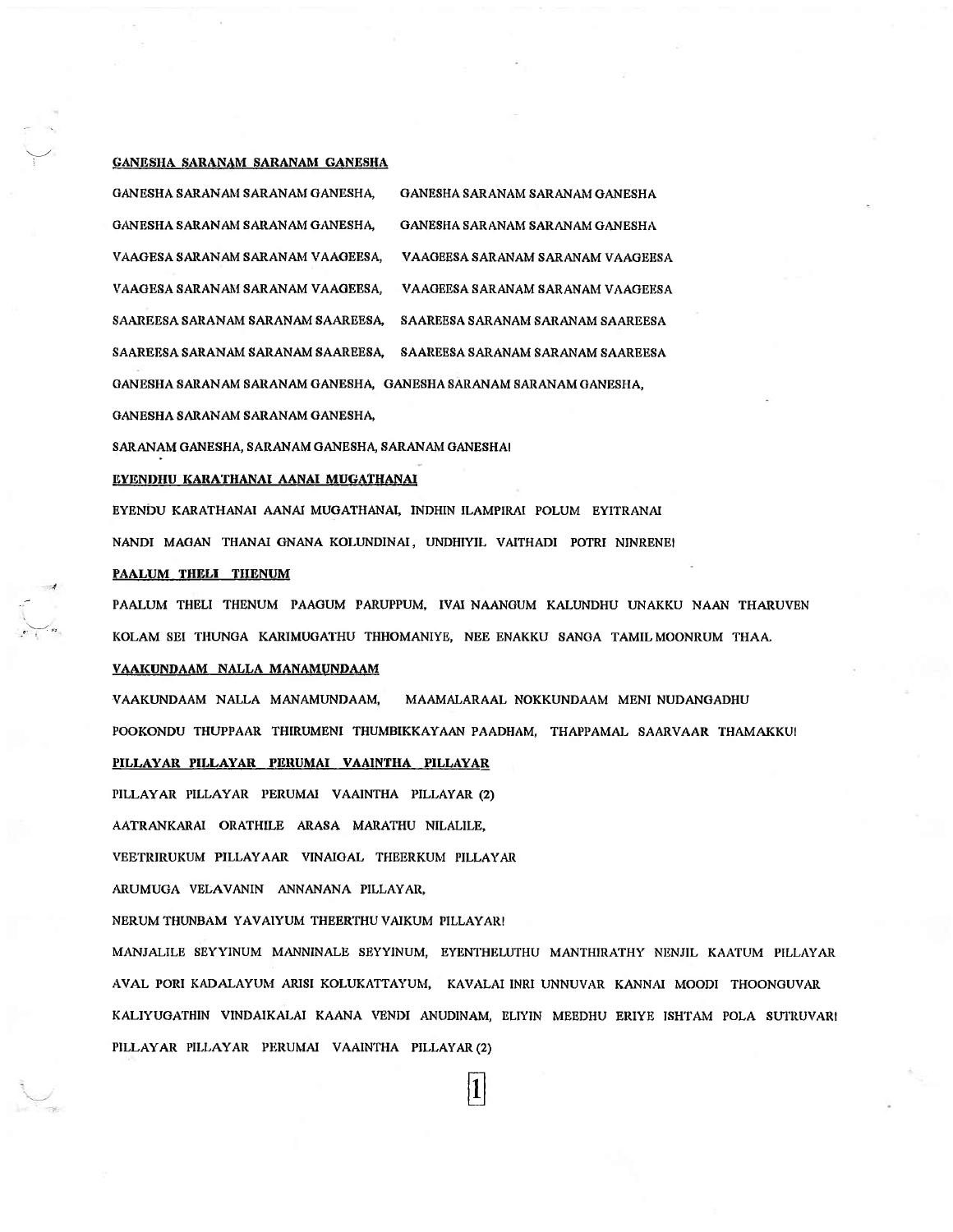#### **GANESHA PANCHARATNAM**

MUDA KARAATHA MODAKAM SADA VIMUKTI SAAADAKAM KALAA DHARAAVA TAMSAKAM VILASILOKA RAKSHAKAM ANAAYA KAIKA NAAYAKAM VINASITEBA DAITYAKAM NATAA SUBHASU NAASHAKAM NAMAAMI THAM VINAAYAKAM! NATERAATI BEEKARAM NAVODI TAARKA BAASVARAM NAMAT SURARI NIRJANAM NATAADHI KAAPA DUDDHARAM SURESHVARAM NIDEESHVARAM GAJESHVARAM GANESHVARAM MAHESHVARAM SAMAASRAYE PARAATPARAM NIRANTARAMI SAMATHA LOGA SAMKARAM NIRASTA DAITYA KUNJARAM DARE DARO DARAM VARAM VARE BAVAKRA MAKSHARAM KRUPAAKARAM KSHAMAAKARAM MUDAAKARAM YASASKARAM MANASKARAM NAMAS KRUTAAM NAMSKAROMI BAASVARAM. AKIMCHANAARTI MARJANAM CHIRANTANOKTI BHAAJANAM PURAARI POORVA NANDANAM SURAI GARVA CHARVANAM PRAPANCHA NAASHA BEESHANAM DHANAN JAYAADI BUSHANAM KAPOLA DAANA VAARANAM BHAJEY PURAANA VAARANAM. NITAANTI KAANTA DANTA KAANTI MANTA KAANTA KAATMAJAM ACHINTYA RUPA MANTA HEENA MANTA RAAYA KRINTANAM HRUDAN TAREY NIRANTARAM VASANTA MEVA YOGINAM TAMEKA DANTA MEVA TAM VICHINTA YAAMI SANTATAM. MAHA GANESHA PANCHARATNAM AADARENA YONVAHAM, PRAJAPATI PRABAATAKE HRUDI SMARAN GANESHVARAM AROGATHAM ADOSHATAAM SUSAAHITIM SUPUTRATAAM SAMAAHI TAAYU RASTA BHOOTIM ABHYUPAITI SOCHIRAAT.

#### GOWRI NANDANA GAJANANA

GIRIJA NANDANANA NIRANJANA GOWRI NANDANA GAJANANA, PAARVATHI NANDANA SHUBAANANA, PAAHI PRABOMA PAAHI PRASANNA! HEY, GOWRI NANDANA GAJANANA, GIRIJA NANADANA NIRANJANA PAARVATHI NANDANA SHUBAANANA, PAAHI PRABOMA PAAHI PRASANNA!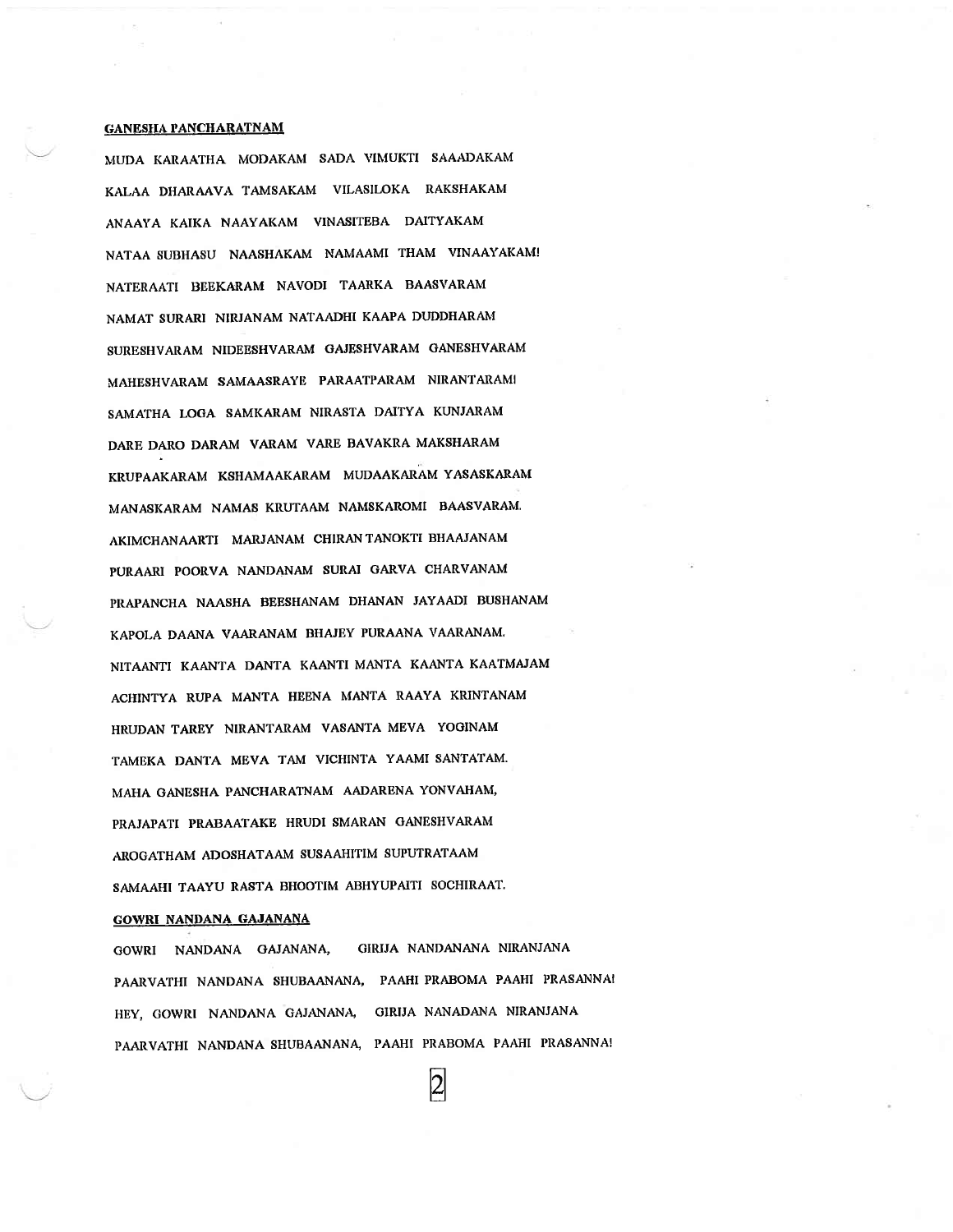# கைத்தல நிறைகளீ

கைத்தல நிறைகனி யப்பமொ டவல் பொரி கப்பிய காிமுக …… னடிபேணிக் கற்றிடு மடியவர் புத்தியி லுறைபவ கற்பக மெனவினை ...... கடிதேகும் மத்தமு மதியமும் வைத்திடு மரன்மகன் மற்பொரு திரள்புய …… மதயானை மத்தள வயிரனை உத்தமி புதல்வனை மட்டவிழ் மலர்கொடு ...... பணிவேனே முத்தமி ழடைவினை முற்படு கிரிதனில் முற்பட எழுதிய …… முதல்வோனே முப்புர மெரிசெய்த அச்சிவ னுறைரதம் அச்சது பொடிசெய்த …… அதிதீரா அத்துய ரதுகொடு சுப்பிரமணி படும் அப்புன மதனிடை …… இபமாகி அக்குற மகளுட னச்சிறு முருகனை அக்கண மணமருள் ...... பெருமாளே.

## Kaithala Niraikani (Vinayagar Thuthi)

Kaiththala Niraikani Appamodu Avalpori Kappiya Karimugan ...... Adi Peni Katridum Adiyavar Buddhiyil Uraibava Karpagam Enavinal ...... Kadidhegum Maththamum Madhiyamum Valththidum Aranmagan Marporu Thiral Buya ...... Madhayaanai

Maththala Vayiranal Uththami Pudhalvanal Mattavizh Malar Kodu ...... Panivene Muththamizh Adaivinal Murpadu Girithanil Murpada Ezhudhiya ...... Mudhalvone Muppuram Eriseydha Acchivan Urairatham Acchadhu Podiseydha ...... Athidheeraa Aththuyar Adhukodu Subbira Manipadum Appunam Adhanidai ...... Ibamaagi Akkura Magaludan Acchiru Muruganai Akkanam Manamarul ...... perumaaLE.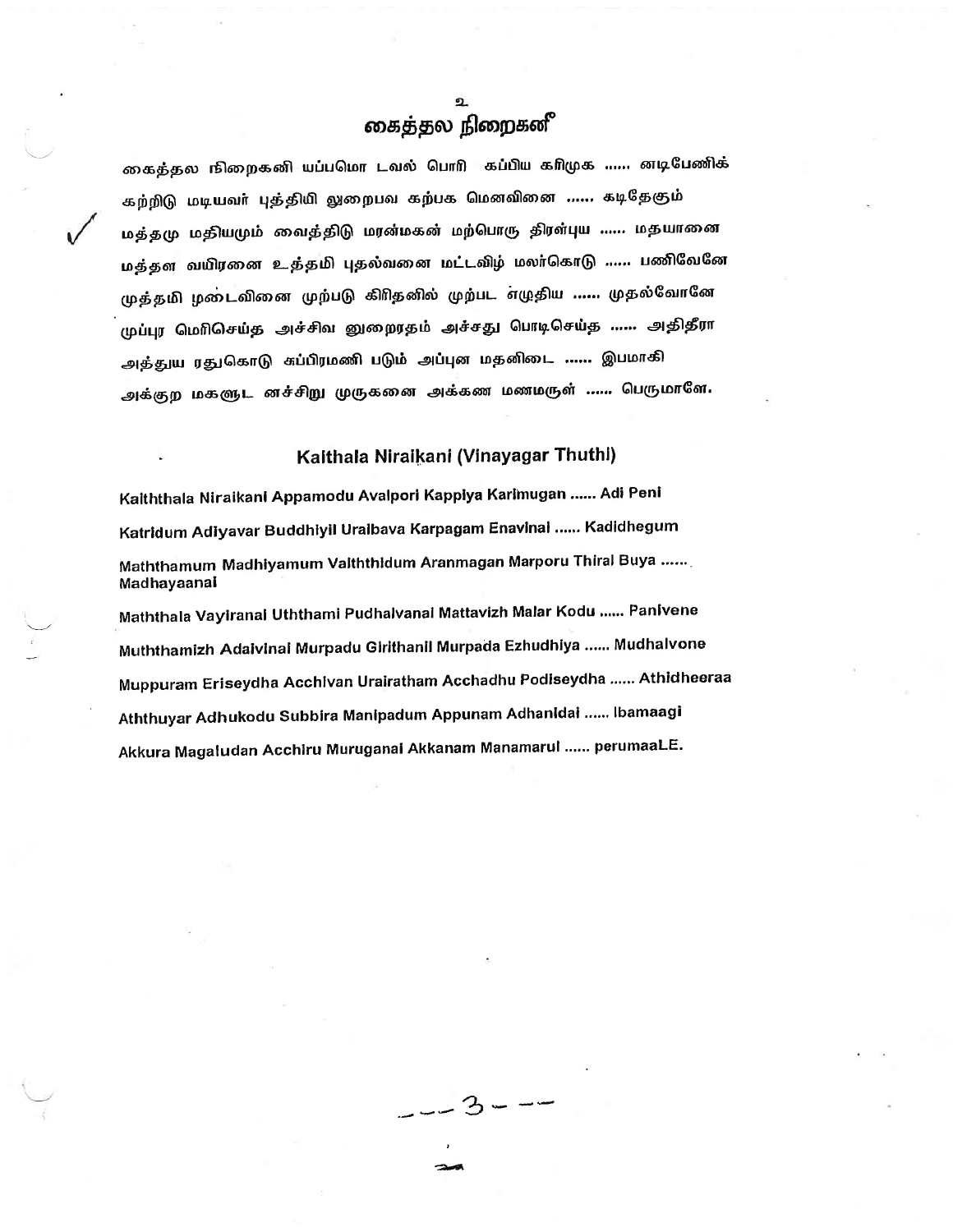# PRABO GANAPATHEY PARI POORANA VAL VARULVAAYE

PRABO GANAPATHEY PARI POORANA VAL ARULVAAYE, PRABO GANAPATHEY PARI POORANA VAL ARULVAAYE, SARNTHU VANANKI UNTHAN THUTHI PAADI AADI UNDAN, SANNITHI SARAN ADAINTHOME SANTHA SIDDA SOWBAKIYAM YAVAIYUM THANTHU ARUL SATGURU NEEYE PRABO GANAPATHEY PARI POORANA VAL ARULVAAYE, PRABO GANAPATHEY PARI POORANA VAL ARULVAAYE, AADI MOOLA GANANAATHA GAJAANANA, ARPUTHA DAVALA SWAROOPA DEVA DEVA JEYA VIJAYA VINAYAKA, CHINMAYA PARASIVA DEEPA, PRABO GANAPATHEY PARI POORANA VAL ARULVAAYE, PRABO GANAPATHEY PARI POORANA VAL ARULVAAYE, THEDI THEDI ENGO OODUKINRAR UNNAI, THEDI KANDU KOLLALAMEY KODI KODI MADHA YAANAIGAL PANI SEYYA, KUNRENA VILANGUM PEMMANEY PRABO GANAPATHEY PARI POORANA VAL ARULVAAYE, (3)

## ANBARUKKU ANBANEY NEE VAA VAA SHANMUGA

ANBARUUKU ANBANEY NEE VAA VAA SHANMUGA, AARUPADAI VEEDU UDAYAI VAA VAA SHANMUGA INBA MAYA JOTHIYEY NEE VAA VAA SHANMUGA, EESAN UMAI BALAGANE VAA VAA SHANMUGA URAHA NAABAN MARUHANEY NEE VAA VAA SHANMUGA, OOMAIKARUL PURINTHAVANEY VAA VAA SHANMUGA ETTU KUDI VELAVANEY VAA VAA SHANMUGA, ERU MAYIL ERIYEY NEE VAA VAA SHANMUGA AINKARANUKKU ILAYAVANEY VAA VAA SHANMUGA, AARUMUGA VELAVAA NEE VAA VAA SHANMUGA OYYARI VALLI LOLA VAA VAA SHANMUGA, OMKAARA THATHUVAMEY VAA VAA SHANMUGA AVVAIK UBA THESITHAVAA VAA VAA SHANMUGA, AKILA LOGA NAAYAGANEY VAA VAA SHANMUGA AADI VAA NEE AADI VAA NEE VAA VAA SHANMUGA, ODI VAA NEE ODI VAA NEE VAA VAA SHANMUGA.

#### AADUGA OONJAL AADUGAVEY

AADUGA OONJAL AADUGAVEY, AYYA MURUGA AADUGAVEY AADUGA OONJAL AADUGAVEY, AYYA MURUGA AADUGAVEY

AALI PADUKAI KONDONIN, ARUMAI MARUGA AADUGAVEY OOLI THAANDI NIRPAANIN UTHAMA SELVA AADUGAVEY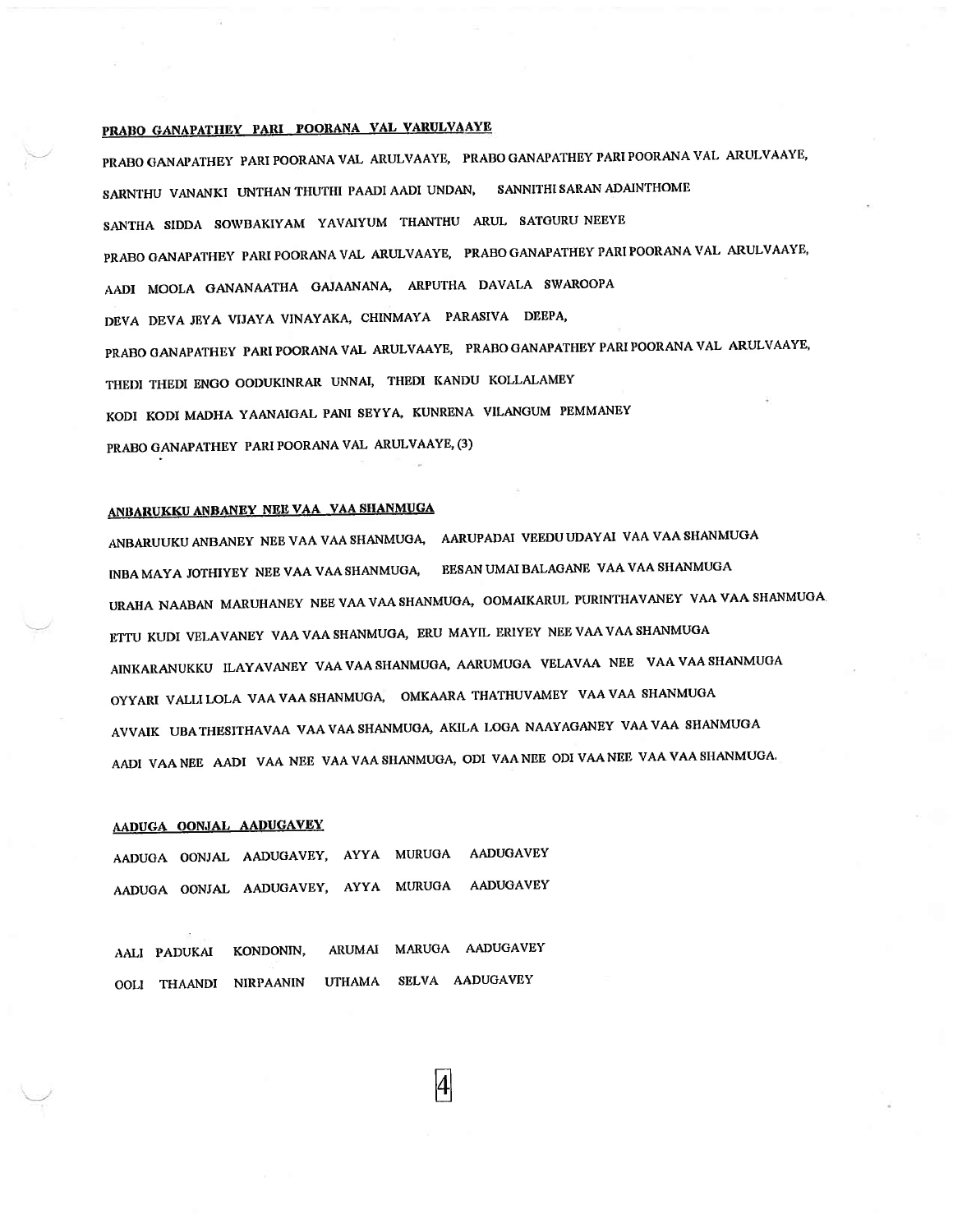VAALUM MANITHAR YAAVARUKKUM VALIKKU THUNAYAM VELAVANEY AALUM KAVALAI ODIDAVEY AADUGA OONJAL AADUGAVE AADAGA PONNAAL OONJALITTU ADARKU VAYIRA KAYIRUMITTU KOODIDUM ADIYAAR AATIDAVEY KUMARA OONJAL AADUGAVEY PAADUGAL KURAINTHEY MANDHAR ELLAAM PANPAAL UYAIRNTHEY VAALNTHIDAVEY VAADIDUM PAYIRGAL VALAM PERAVEY AADUGA OONJAL AADUGAVEY MUNNE PINNE SENRALUM MULAIYIL ONRI NINRIDUMEY ENNEY VALKAI ENRAALUM ELLAAM UNNAI SUTRIYADEY KUNRAA KUDIYAAI EMAI AAKUM KUNRA KUDIYIN VADIVELA KANNE MANIYEY KADIRVELA KAVINAAR OONJAL AADUGAVEY VINNAVAR SELVI THEIVAANAI VEDAVAR MAGALAAM VALLIYUDAN MANNAGAM SUTRUM MAYILERI MEDAGU SEVAR KODIYAADA KONDIDUM KAADAL UNARVODU KANINDA NENJATH OONJALILEY ANBUDAN YERI INIDHU AMARNTHEY AADUGA OONJAL AADUGAVEY MANNAI PILANTHU PERUM PETTIL MAAPERUM AARUL UDAI VADIVUDANEY PENNIN NALLAR IRIVARUDAN PERU MAYIL YERI AMARNTHAVANEY KANNE THERIYA KAATIDAYEY KALANGI THAVIKKUM ENGALUKKEY UNNAL VAALIYUM TERIN THUYARA AADUGA OONJAL AADUGAVEY AARADI NEDITAAM URUVUDANEY ADIYAAR BAKTI URU VETRA PERARUL KONDAAI PERUM PEDA PILLAI NALIVINAI POKKIDAVEY SEERADI VANANKI VANDULLOM SELVA ARULINAI THANDHIDUGA AARIRUL VILAGI OLI PERAVEY AADUGA OONJAL AADUGAVEY AADUGA OONJAL AADUGAVEY, AYYA MURUGA AADUGAVEY AADUGA OONJAL AADUGAVEY, AYYA MURUGA AADUGAVEY

5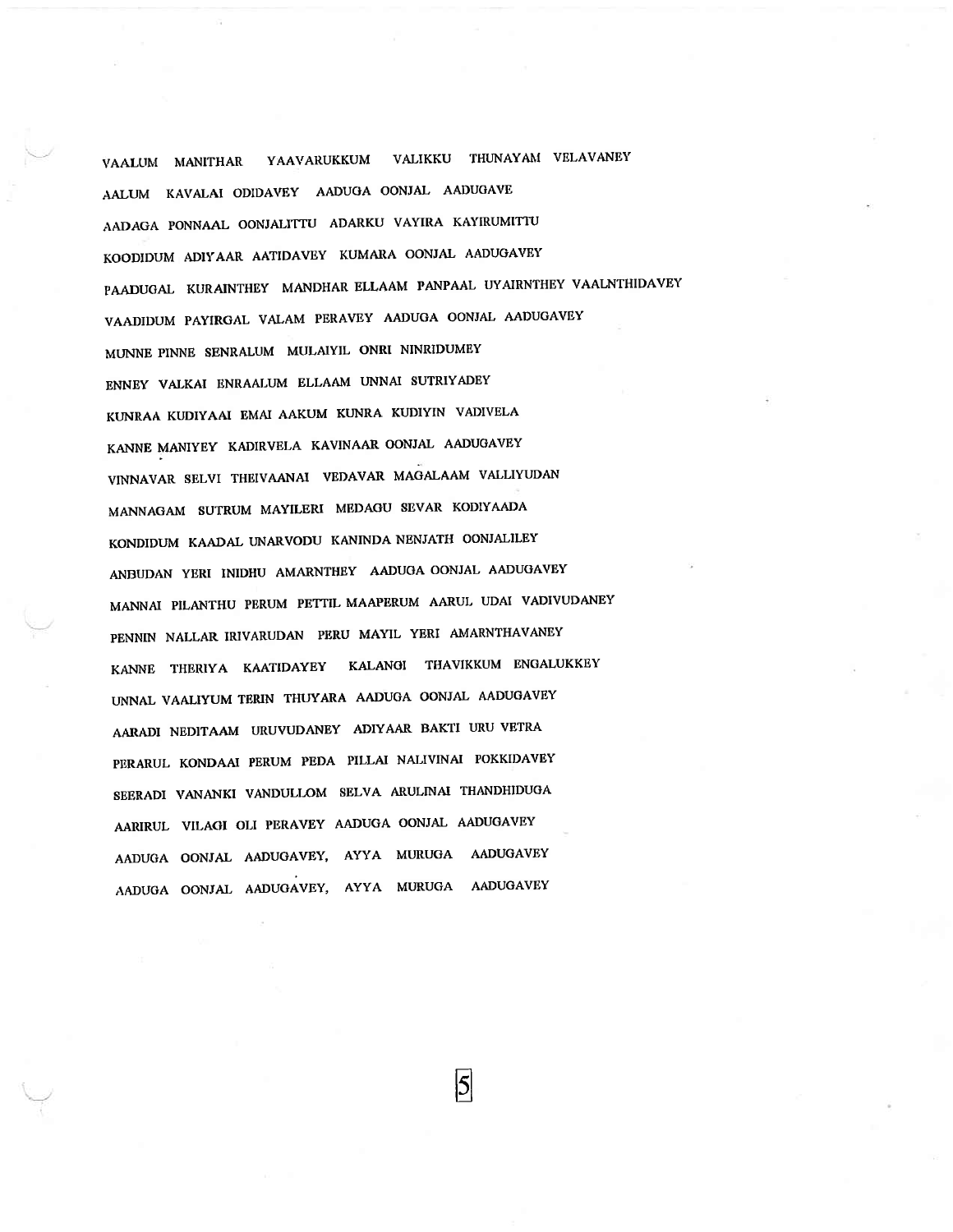# முத்தைத்தரு

முத்தைத்தரு பத்தித் திருநகை அத்திக்கிறை சத்திச் சரவண முத்திக்கொரு வித்துக் குருபர ...... எனவோதும்

முக்கட்பர மற்குச் கருதியின் முற்பட்டது கற்பித் திருவரும் முப்பத்துமு வர்க்கத் தமரரும் ...... அடிபேணப்

பத்துத்தலை தத்தக் கணைதொடு ஓற்றைக்கிரி மத்தைப் பொருதொரு பட்டப்பகல் வட்டத் திகிரியில் ...... இரவாகப்

பத்தற்கிர தத்தைக் கடவிய பச்சைப்புயல் மெச்சத் தகுபொருள் பட்சத்தொடு ரட்சித் தருள்வதும் ...... ஒருநாளே

தித்தித்தெய ஒத்தப் பரிபுர நிர்த்தப்பதம் வைத்துப் பயிரவி திக்கொட்கந டிக்கக் கழுகொடு ...... கழுதாடத்

திக்குப்பரி அட்டப் பயிரவர் தொக்குத்தொகு தொக்குத் தொகுதொகு சித்ரப்பவு ரிக்குத் த்ரிகடக ...... எனவோதக்

கொத்துப்பறை கொட்டக் களமிசை குக்குக்குகு குக்குக் குகுகுகு குத்திப்புதை புக்குப் பிடியென ...... முதுகூகை

கோட்புற்றெழ நட்பற் றவுணரை வெட்டிப்பலி யிட்டுக் குலகிரி குத்துப்பட ஓத்துப் பொரவல் ...... பெருமாளே.

# Muththaiththaru

Muththaiththaru Paththith Thirunakai Aththikkirai Saththis Saravana Muththikkoru Viththuk Kurupara ...... Enavothum

Mukkatpara Markus Suruthiyin Murpattathu Karpith Thiruvarum Muppaththumu Varkkath Thamararum ...... Adipenap

Paththuththalai Thaththak Kanaithodu Orraikkiri Maththaip Poruthoru Pattappakal Vattath Thikiriyii ...... Iravakap

Paththarkira Thaththaik Kadaviya Pachchaippuyal Mechchath Thakuporul Patchaththodu Ratchith Tharulvathum ...... Orunale

Thiththiththeya Oththap Paripura Nirththappatham Vaiththup Payiravi Thikkotkana Dikkak Kazhukodu ...... Kazhuthadath

Thikkupparl Attap Payiravar Thokkuththoku Thokkuth Thokuthoku Chithrappavu Rikkuth Thrikadaka ...... Enavothak

Koththupparai Kottak Kalamisai Kukkukkuku Kukkuk Kukukuku Kuththipputhal Pukkup Pidlyena ...... Muthukukal

Kotputrezha Natpatr Ravunaral Vettippali Yittuk Kulakiri Kuththuppada Oththup Poravala ...... Perumale.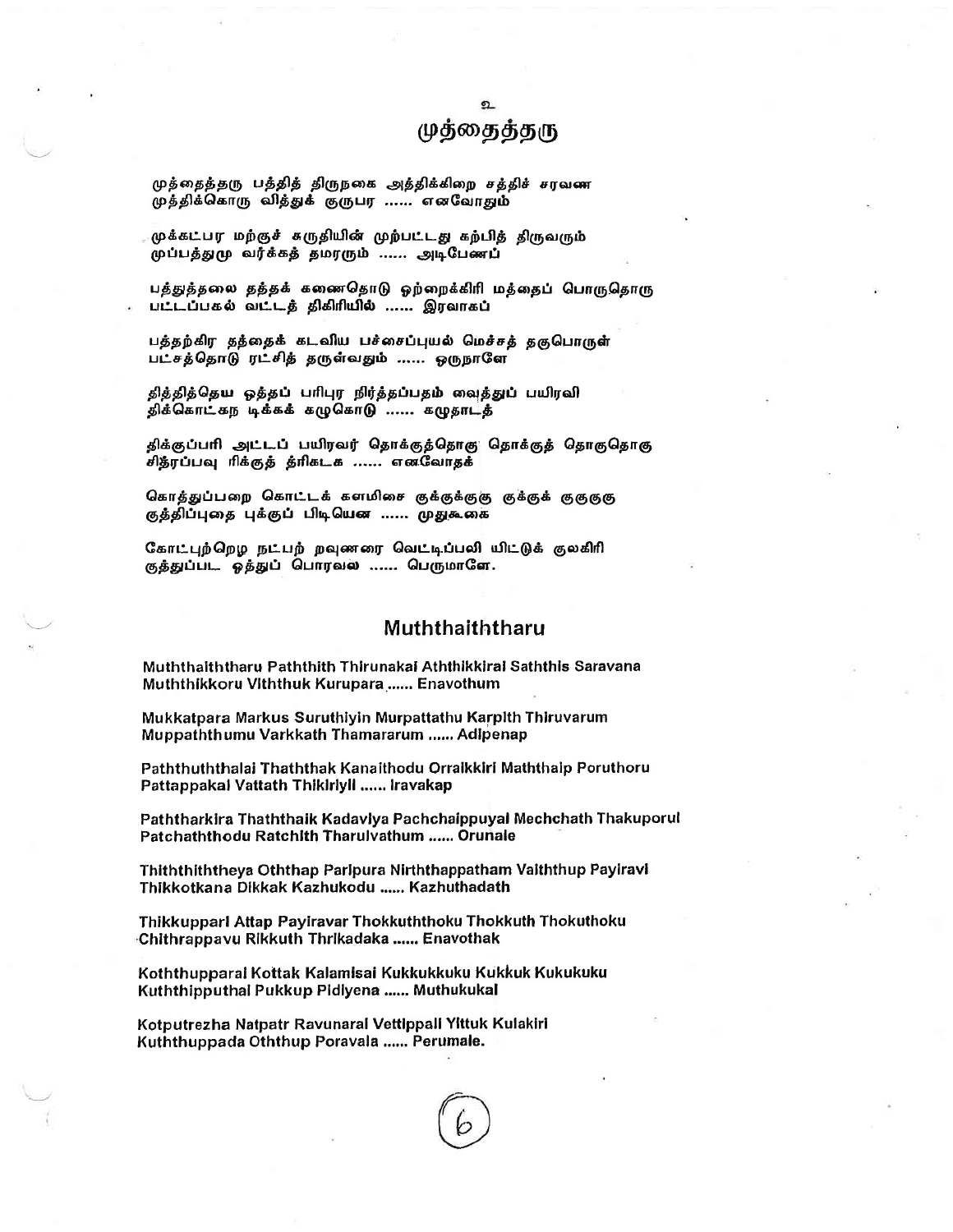# SUTTA THIRU NEER EDUTHU

SUTTA THIRU NEER EDUTHU THOTTA KAYYIL VEL EDUTHU THIGAI MAYIL MEL AMAMRNTHA SUNDARAM - ANTHA KATTALAGU KONDATHORU KANDA VADIVELAVANAI SAATRUVATHU AARU ELUTHU MANDIRAM. AARU ELUTHU MANDIRATHAI THANTHA THORU SUNDARAITHAI ANDHI PAGAL SINDANAI SEI NENJAME - ANTHA AARU ELUTHU MANDIRATHAI YAAR EDUTHU OOTHINAALUM AARUMUGAM VANDHU NIRKUM MUNNAMEY. KANDAN ADIYENINAITHU SANGA TAMIL MALAI KONDU VANDANAI SEIVORGAL MANAM MAARUMEY-PARAM KUNRU VALAR GUGANODU THANGI VARAVEY NAMAKKU PONGI VARUM SELVAM PATHI NAARUMEY. KANDANATHU VEL EDUTHU KAAVADUGAL THOL EDUTHU KAALNADAYAAI VANTHI SERUM KOOTTAMEY - ANTHA THOL EDUTHA KAAVADIGAL THIGAI MAYIL VAAGANANIN SEVADUGAL THEDI VARUM NAATTAMEY. SEVADIGAL THEDIVARA SINDAI ELLAAM MAKALUKKU THEN PALANI AANDI THANTHA SONTHAMEY -- ANTHA THEN PALANI MEEDHU AMARNTHA SENTHIL VADIVELANUKKU THESAM ELLAAM PAADI VARUM SANTHAMEY PAKKAMIRU MAATHIRUKKA SOKKA VELLI VEL EDUTHU PACHAI MAYIL UCHI VARUM VELANEY --- UNTHAN PANJADIYAI NENJIRITHI PAAL KUDATHAI THOL EDUTHAAL ANJI MIGA KENJIDUVAAN KAALANEY. MAADHU KURA VALLIYUDAN VANNA MAYIL YERI VARUM NEETHIPATHI AANAVANEY SHANMUGAM-ANTHA NEETHIYILEY NAANUM ORU PAATHIYENA SERNTHIRUKKA SETHI SOLLA VENUM AYYA SHANMUGAM! SETHI SOLLA VENUM AYYA SHANMUGAM! SETHI SOLLA VENUM AYYA SHANMUGAM!

# PACHAI MAYIL VAAGANANEY SIVA VARA SUBRAMANYANE VAA

PACHAI MAYIL VAAGANANEY SIVA VARA SUBRAMANYANEY VAA, PACHAI MAYIL VAAGANANEY SIVA VARA SUBRAMANYANEY VAA, EN ICHAI ELLAAM UN MELEY VAITHU EL ALAVU BAYAM ILLAYEY EN ICHAI ELLAAM UN MELEY VAITHU EL ALAVU BAYAM ILLAYEY! PACHAI MOLI AANALUM UNNAI KONJI KONJI PAADIDUVEN EN SARCHAI ELLAAM THEERNTHATHAPPA SAMIYUL AANATHAPPAI THANGA THERIL NEE VANTHAAL UN PAKKATHILEY NAAN VARUVEN -- MURUGA KONJAM PANCHAAMIRTHAM UNAKKU THANTHAAL THIRUVAAI THIRAKKANUMEY! ALAI KADAL ORATHILEY ENGAL ANBAANA SHANMUGANEY NEE ALAI ALAIYAAI MANAM KAAPAAI ANANTHA KODI NAMASKAARAM!

|7|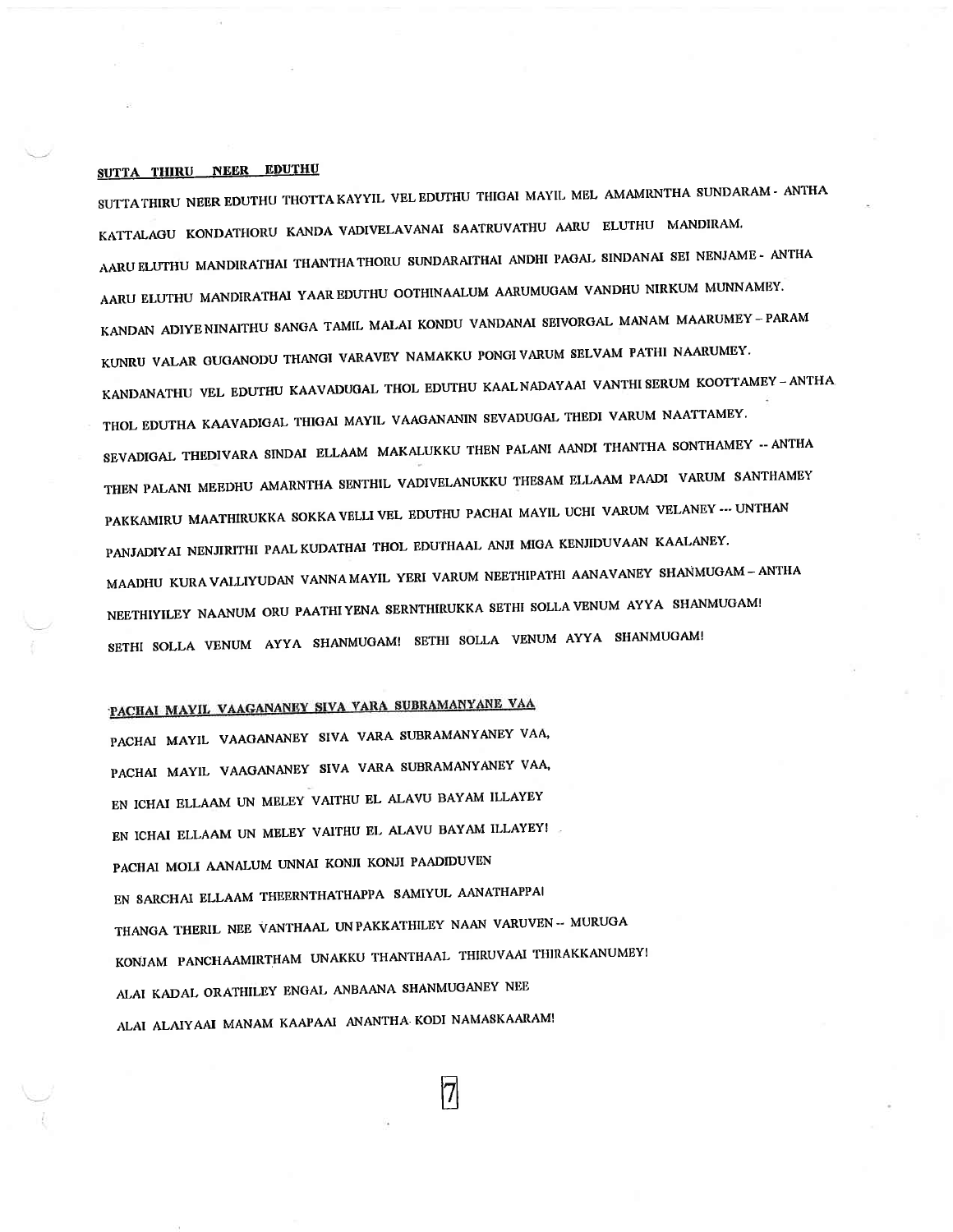PALANI MALAI THEVANEY VAA, THANDAYUTHA PAANIYEY VAA, ALAGAANA UNNAI PAARTHAAL NALLATHELLAAM THODARUTHAPPAI NALLATHELLAAM THODARUTHAPPA, NALLATHELLAAM THODARUTHAPPA!

# VELAADA MAYILAADA VELAADA MAYILAADA

VELAADA MAYILAADA VELAADA MAYILAADA, VINAI POKKI EMAI AALA VARUGA ---- MURUGA VIDHI MAATRI PUDHU VAALVU THARUGAI SIRIYENUM UN PILLAI UN VEETIN KODI MULLAI, ADIYENUKKU ARUL KAATCHI THARUGA ---- MURUGA AYIL VELUM MAYILODU VARUGA! VIDIKAALAI JEBA VELAI VADIVELAI THOLUM VELAI, MADI NEEKI MANADAALA VARUGA --- MURUGA AYIL VELUM MAYILODU VARUGA! VELAADA MAYILAADA VELAADA MAYILAADA, VINAI POKKI EMAI AALA VARUGA ---- MURUGA VIDHI MAATRI PUDHU VAALVU THARUGA! ULAGAALUM THALAIVAA NEE UNATHAACHI THANIMAACHI, THEVAANAI KURAMAADHUM KOODA--- MURUGA THIRU KAACHI THARA VENUM PAADA! TIRUCHENDUR PARAMKUNRAM THANPALANI SOLAIMALAI, THIRUTHANIKAI SWAMIMALAI GURUVEY -- MURUGA SEVVELEY SINGARA URUVEYI MANGATHA OLI VEESUM MADHI POLUM MUGAMAANAI, ENGENUM NIN PONRA KAATCHI ---- MURUGA INI MELUM AMAYATHEY MAACHI! IDAR YETHUM VAARAATHU ENA NEEYUM KOORATHU, INI MELUM VIDA MAATEN UNAIYEY ---- MURUGA INI NAANUM POVATHENGEY THANIYEY! VELAADA MAYILAADA VELAADA MAYILAADA, VINAI POKKI EMAI AALA VARUGA ---- MURUGA VIDHI MAATRI PUDHU VAALVU THARUGA!

 $\vert 8 \vert$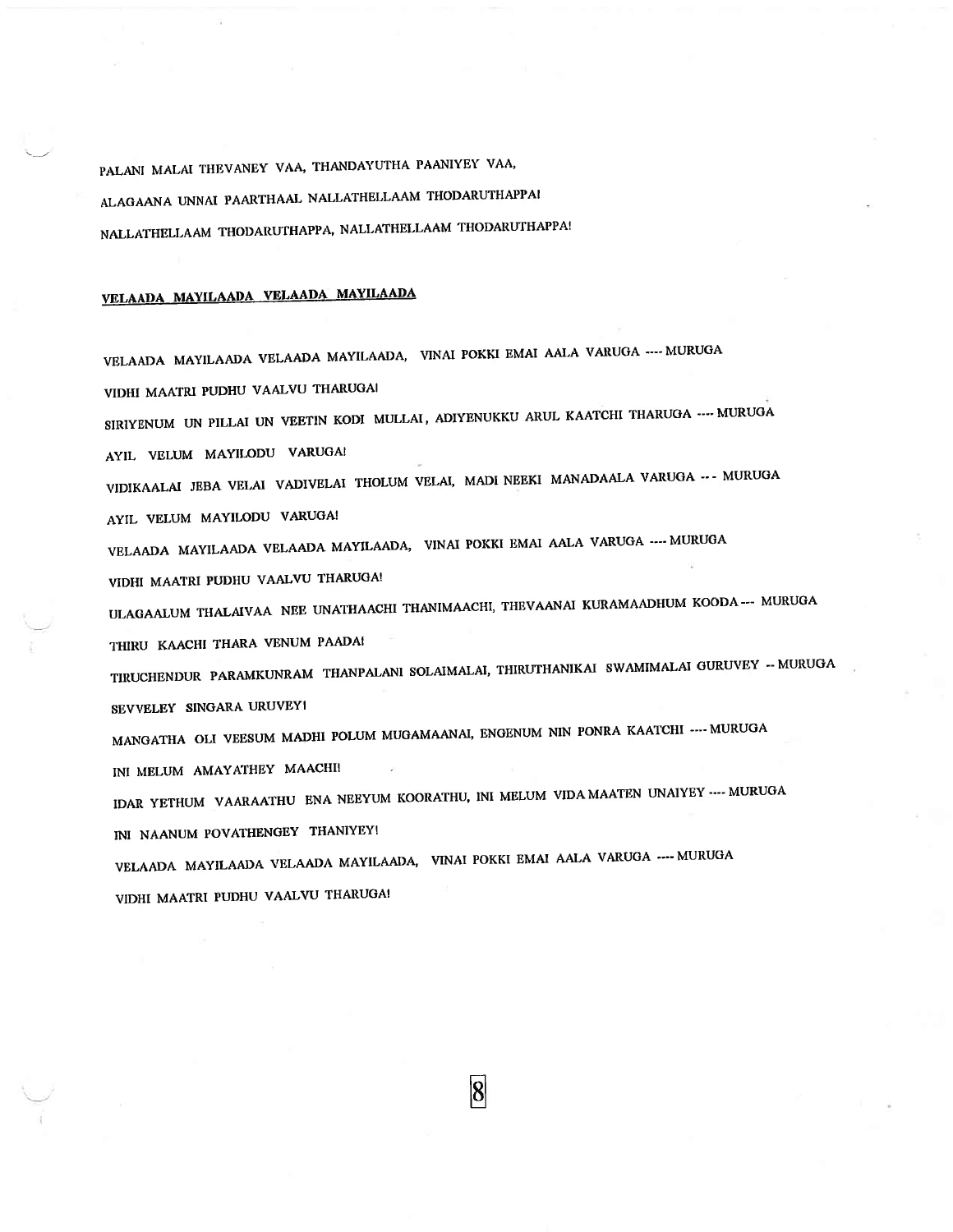#### DEVI KARU MAARIAMMAN STOTHRAM:

KARPOORA NAAYAKIYE KANAGAVALLI, KAALI MAGA MAAYI KARU MARIAMMA PORKOVIL KONDA SIVA KAMIYAMMA, POOVIRUNTHA VALLI THEIVAANAI AMMA, VIRKOLA VADAVALLI VISALAKSHI, VILIKOLA MAAMADURAI MEENAKSHI, SORKOVIL NAAN AMAITHEN INGU THAAYEY, SUDARAAGA VAALVIPPAI ENNAI NEEYE! BHUVANA MULU THAALUKINRA BHUVANESWARI, PURAM ERITHON PURAM IRUKKUM PARAMESHWARI NAVA NAVAMAAI VADIVAAGUM MAHESHWARI, NAMBINAVAR KAI VILAKKEY SARVESHWARI KAVALAIGALAI THEERTHU VIDUM KAALEESHWARI, KAAR IRULIN THEE SUDAREY JOTHISHWARI UVAMANA PARAM PORULEY JAGADISHWARI, UN ADIMAI SIRIYENAI NEE AADARI! UN IDATHIL SOLLAMAL VERU ENTHA, URAVIDATHIL MURAI IDUVEN THAAYE ENTHAN ANNAI AVAL NEE IRUKA ULAGIL MATRA, ANNIYARAI KONJIDUTHAL MURAIYO AMMA KANNERAI THUDAITHUVIDA OODI VAA AMMA, KAATHIRUKKA VAITHIDITHAL SARIYO AMMA SINNAVANIN KURAL KETTU MUGAM THIRUPPU, SIRITHAPADI ENNAI THINAM VALI ANUPPU! KANN IRANDUM UN URUVEY KAANA VENDUM, KAAL IRANDUM UN ADIYEY NAADA VENDUM PANN AMAIKUM NAA UNAIYEY PAADA VENDUM, BHAKTIYODU KAI UNAIYEY KOODA VENDUM ENNAM ELLAAM UN NINAIVEY AAGA VENDUM, IRUPPATHELLAAM UN NINAIVEY AAGA VENDUM MANN ALAKKUM SAMAYAPURA MARI AMMA, MAGALUDAYA KURAIGALAIYUM THEERUM AMMAI NETRI ILUM KUNGUMAMEY NIRAYA VENDUM, NENJININUL THIRU NAAMAM VALIYA VENDUM KATRA THELLAAM MENMELUM PERUGA VENDUM, KAVITHAIYILE UN NAAMAM VAALA VENDUM SUTRAMELLAAM NEEDOOLI VAALA VENDUM, JOTHIYILEY NEE IRUNTHU AALA VENDUM MATRA THELLAAM NAAM UNAKKU SOLLALAAMA, MADI MEETHU PILLAI ENNAI THALLALAAMAI ANNAIKU UBASAARAM SEIVATHUNDO, ARUL SEYYA INNERAM AAVADUNDO, KANNUKKU IMAIYANRI KAAVALUNDO, KANRUKKU PASUVANRI SONTHAMUNDO, MUNNAIKUM PINNAIKUM PARPATHUNDO, MULUMAIKKUM NEE ENDAN ANNAIYANRO, ENNAIKUM VILAKUKKUM BEDHAMUNDO, ENRAIKUM NAAN UNTHAN PILLAYANRO, ANBUKKEY NAAN ADIMAI AAGAVENDUM, ARUVUKKEY EN KADHU KETKA VENDUM, VAMBUKKE POGAMAL IRUKKA VENDUM, VANJATHAY EN NENJAM ARUKKA VENDUN, PANBUKKE UYIRVALA AASAI VENDUM, PARIVUKKEY NAANENRUM PANIYA VENDUM EN PAKKAM IVAI YAAVUM IRUKKA VENDUM, ENNODU NEE YENRUM VAALA VENDUM. KUMBIDAVO KAI IRANDU PODAVILLAI, KKOPIDAVO NAAVONRAAL MUDIYAVILLAI,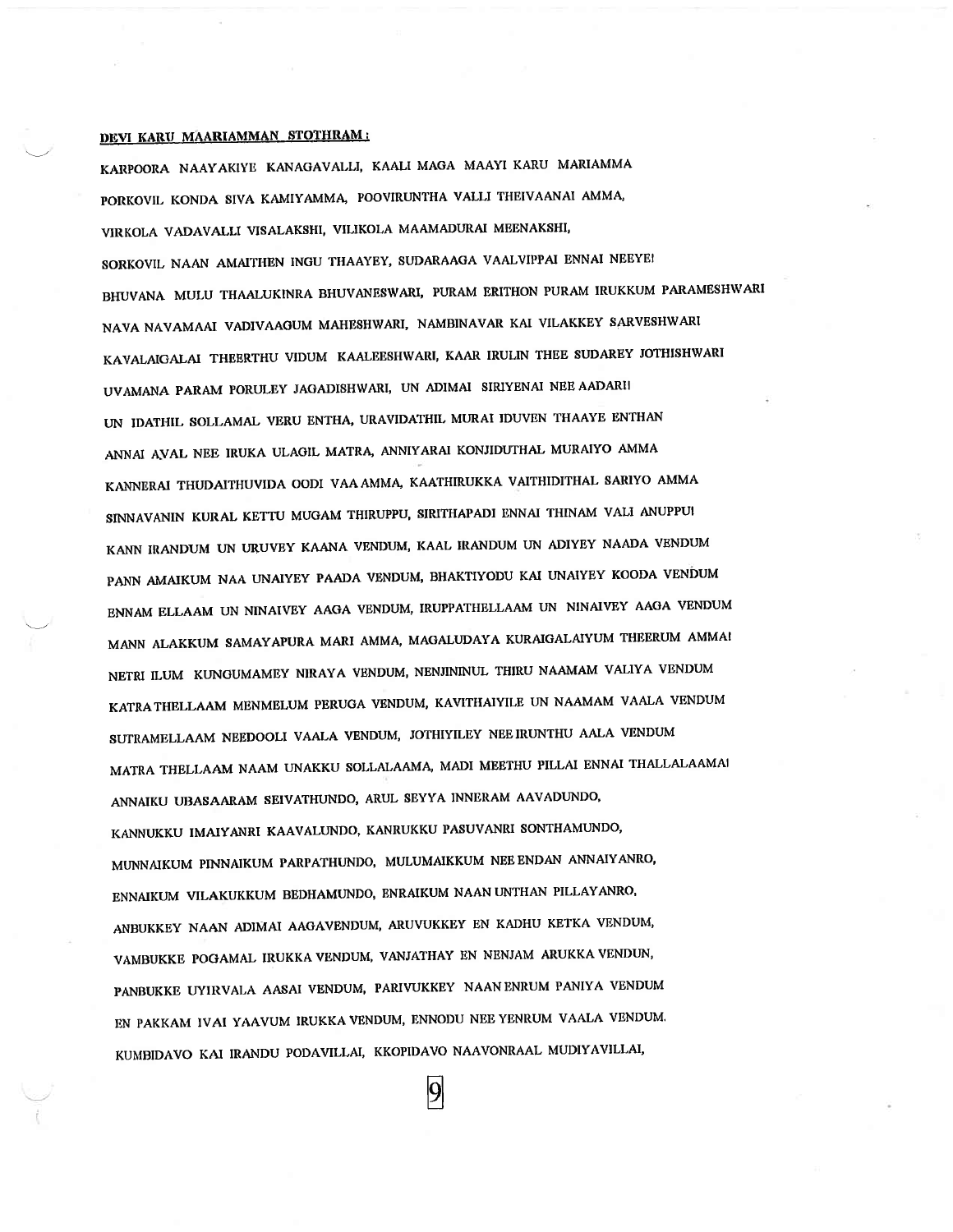NAMBIDAVO MEYY ADHANIL SAKTIYILLAI, NADANTHIDAVO KAALIRANDAAL AAGAVILLAI, SEMPAVALA VAAI ALAGI UN ELILO, SINNA IRU KANKALUKUL ADANAGAVILLAI AMBALAU VILIYALEY UNNAI ENRUM, ADIPANIYUM AASAIKORE ALAVUM ILLAI, KAATRAAGI KANALAAGI KADALAAGINAAI, KAYIRAAGI UYIRAAGI UDALAAGINAI NETRAAGI INRAAGI NAALAAGINAAI, NILAMAAGI PAYIRAAGI UNAVVAGINAAI THOTRAALUM JEYITHALUM VALVAAGINAAI, THOLUTHAALUM ALUTHAALUM VADIVAAGINAAI POTRAATHA NAAL ILLAI THAAYE UNNAI, PORULODU PUGALODU VAIPAI ENNAI.

# MAHALAKSHMI ASHTAKAM

NAMATHESTU MAHAMAAYE,, SRIPEEDE, SURA POOJITHEY, SANKA, CHAKRA, GADHA HASTHEY, MAHA LAKSHMI NAMOSTHUTHEY! NAMSTHEY GARUDA RUDE, KOLASURA BHAYAM KARI SARVA PAPA HARE DEVI, MAHA LAKSHMI NAMOSTHUTHEY! SARVAGNE SARVA VARADHEY, SARVA DUSHTA BHAYAM KARI, SARVA DUKHA HARE DEVI, MAHA LAKSHMI NAMOSTHUTHEY! SIDHI BUDHI PRADHEY DEVI, BHAKTHI MUKHTI PRADAYINEE, MANTHRA MOORTHEY SADA DEVI, MAHA LAKSHMI NAMOSTHUTHEY! ADHYANTHA RAHITHEY DEVI, ADHI SHAKTHI MAHESHWARI, YOGAJEY YOGA SAMBOOTHEY, MAHA LAKSHMI NAMOSTHUTHEY! STHOOLA SUKSHMA MAHA ROUDHREY, MAHA SHAKTHI MAHO DHARE, MAHA PAAPA HARE DEVI, MAHA LAKSHMI NAMOSTHUTHEY! PADMASANA STHITHEY DEVI, PARA BRAHMA SWAROOPINI, PARA MESI JAGAN MATHA, MAHA LAKSHMI NAMOSTHUTHEY! SWETHAMBARA DHARE DEVI, NANALANKARA BHOOSHITHEY, JAGAT STHITHEY, JAGAN MAATHA, MAHA LAKSHMI NAMOSTHUTHEY! **SARASWATHI** SARASWATHI NAMASTHUBYAM, VARADHEY KAMA ROOPINI,

VIDYA RAMBAM KARISHYAAMI, SIDDIR BHAVATHU MEY SADA! AAYA KALAIGAL ARUBATHI NANGUNAIYUM, YEYA UNARVIKKUM EN AMMAI, THHOYA URUPPALINGU POVAAL EN ULLATHIN ULLEY, ENRUM VAARADHIDARI ENRUM VARAADHIDARI VAANI KALAI VAANI DEVI, GNANA SUKUMAARI DEVI! VAANI KALAI VAANI DEVI, GNANA SUKUMAARI DEVI!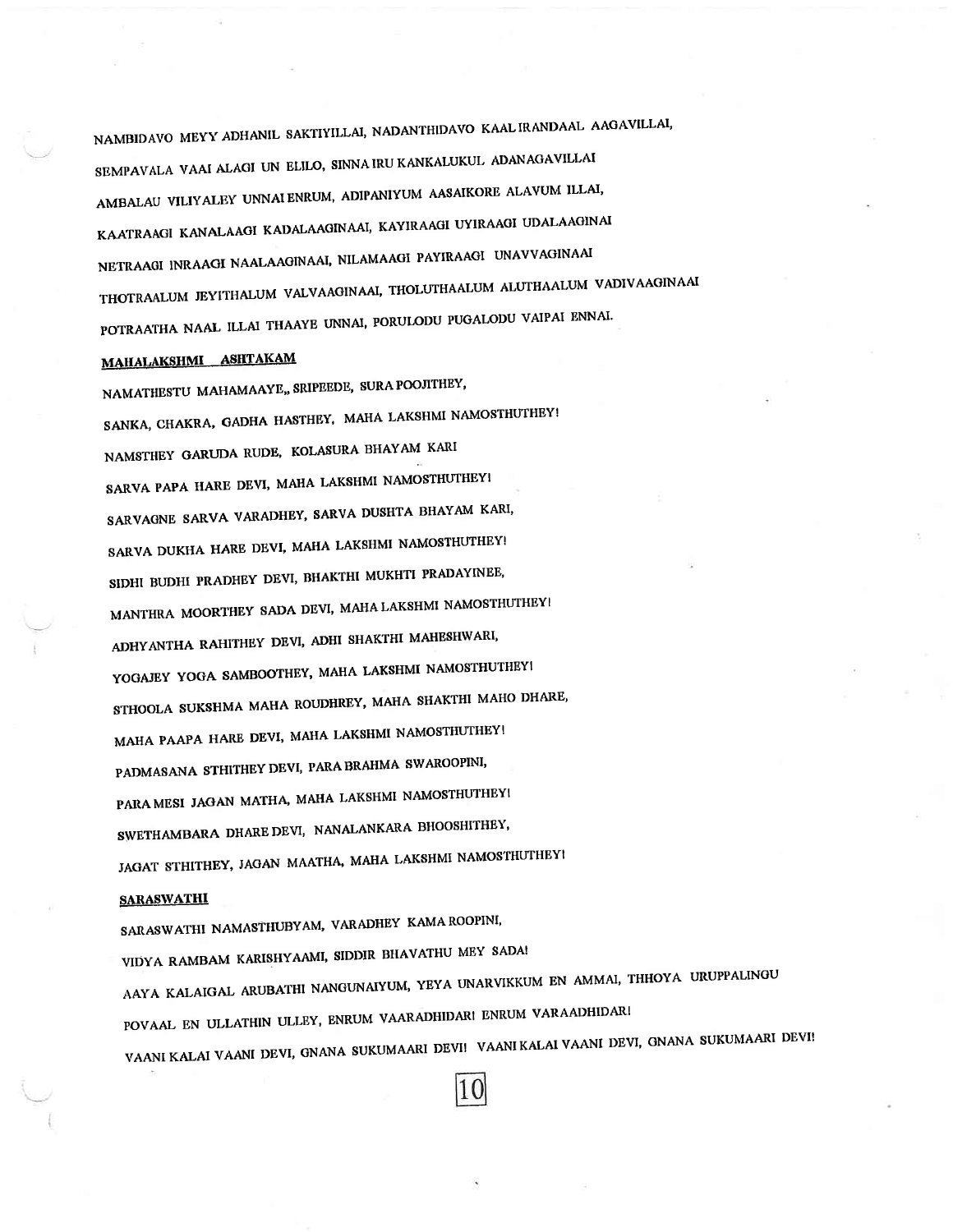# GANGA JADA DARA GOWRI SHANKARA

GANGA JADA DARA GOWRI SHANKARA GIRIJA MANA RAMANAA MRITUNJAYA MAHADEVA MAHESHWARA MANGALA SUBHA CHARANA NANDI VAAHANA NAAHA BHOOSHANA, NANDI VAAHANAA NAAHA BHOOSHANAA, NIRUPAMA GUNA SADANAA! NADANA MANOHARA NEELA KANTA SWAMI, NADANA MANOHARA NEELA KANTA SWAMI, NEERAJA DHALA NAYANAA, SWAMI NEERAJA DHALA NAYANAAI GANGA JADA DARA GOWRI SHANKARA GIRIJA MANA RAMANAA MRITUNJAYA MAHADEVA MAHESHWARA MANGALA SUBHA CHARANA NANDI VAAHANA NAAHA BHOOSHANA, NANDI VAAHANAA NAAHA BHOOSHANAA, NIRUPAMA GUNA SADANAAI NADANA MANOHARA NEELA KANTA SWAMI, NADANA MANOHARA NEELA KANTA SWAMI,

NEERAJA DHALA NAYANAA, SWAMI NEERAJA DHALA NAYANAA!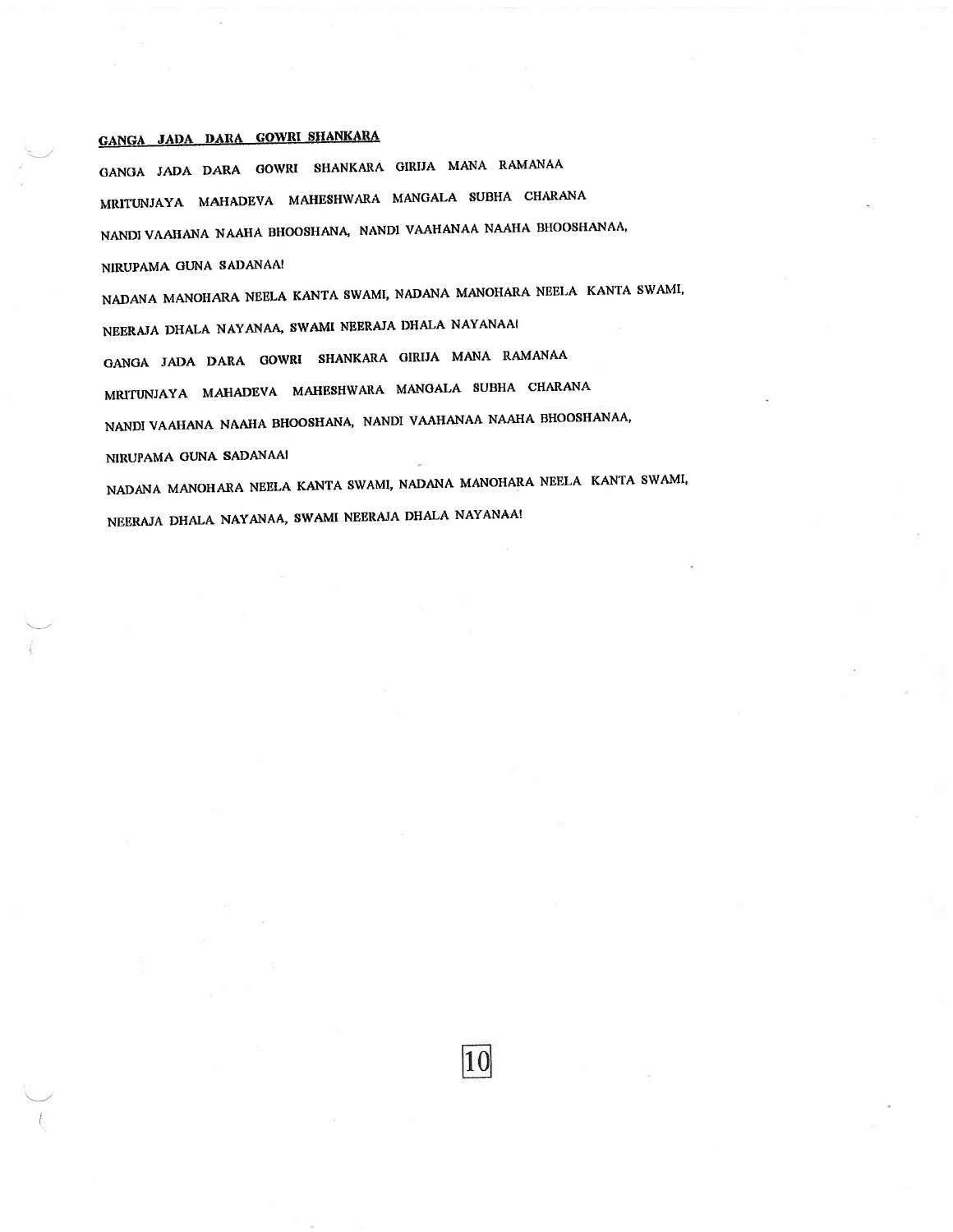# LINGASTAKAM

Brahma Murari Sura architha Lingam, Nirmala bashitha Shobitha Lingam, Janmaja dukha vinasaka Lingam. That pranamami sada shiva Lingam

Deva Murari pravarchitha Lingam, Kama dahana karunakara Lingam, Ravana darpa vinashana Lingam, That pranamami sada shiva Lingam

Sarva sukandhi sulepitha Lingam, Budhi vivarthana karana Lingam, Siddha surasura vandhitha Lingam, That pranamami sada shiva Lingam.

.<br>Kanaka mahamani bhooshitha Lingam,. Kanaka manamam bhocchan Lingam, Daksha suyagna vinasana Lingam, That pranamami sada shiva Lingam

Kunkuma chandana lepitha Lingam, Pankaja hara sushobitha Lingam, Sanchitha papa vinasana Lingam, That pranamami sada shiva Lingam.

r

t

Deva Ganarchitha sevitha Lingam' Bhavair bakthi pravesa Lingam, Dinakara koti prabhakara Lingam, That pranamami sada shiva Lingam.

Ashta dalopari veshtitha Lingam, Sarva samudbhava karana Lingam' Ashta daridra vinasana Lingam, That pranamami sada shiva Lingam.

vSuraguru sura vara poojitha Lingam, Sura vana pushpa sadarchitha Lingam, Parathparam paramathmaka Lingam, That pranamai sada shiva Lingam.

Lingashtakam, idam punyam padeth Shiva sannidhow, Shivalokam avapnothl shive na sahamodathe



 $\frac{\sigma}{2}$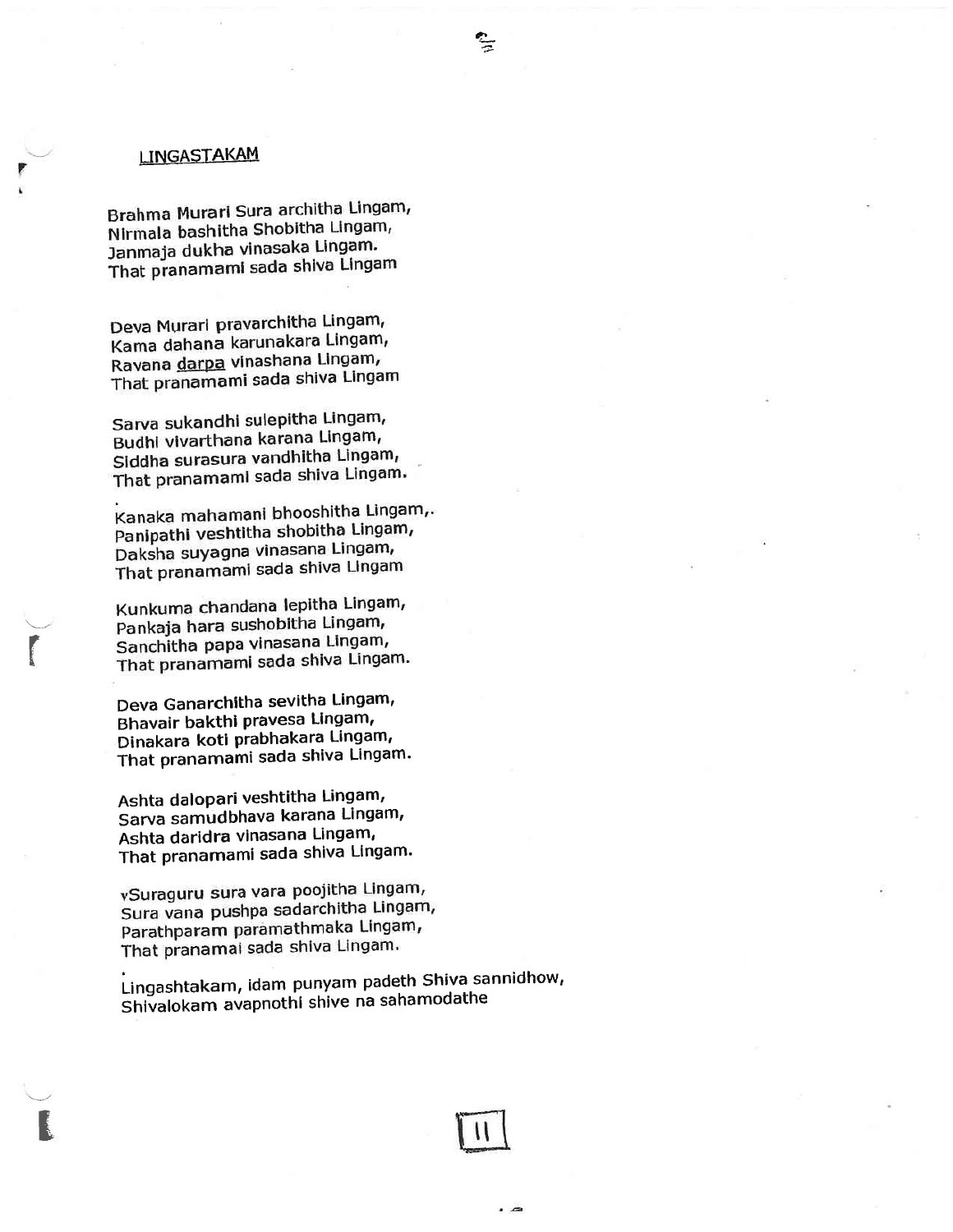#### SAMBO MAHADEVA SADASHIVAA

SAMBO MAHADEVA SADASHIVA, AMBUJA NAYANAA NARAYANA, HARA OM HARA OM SADASHIVA, HARI OM HARI OM NARAYANA! PANNAGA BOOSHANA SADASHIVA, PANNAGA SAYANAA NARAYANA, HARA OM HARA OM SADASHIVA, HARI OM HARI OM NARAYANA! KAILAASA VAASAA SADASHIVA, VAIKUNTA VAASA NARAYANA, HARA OM HARA OM SADASHIVA, HARI OM HARI OM NARAYANA! GOWRI SAMETHA SADASHIVA, LAKSHMI SAMETHA NARAYANA, HARA OM HARA OM SADASHIVA, HARI OM HARI OM NARAYANAI PAARVATHI RAMANAA SADASHIVA, PAAPA VIMOCHANA NARAYANAA, HARA OM HARA OM SADASHIVA, HARI OM HARI OM NARAYANA! ANAATHA RAKSHAKA SADASHIVA, AAPAD BANDHAVA NARAYANA, HARA OM HARA OM SADASHIVA, HARI OM HARI OM NARAYANAI CHINMAYANANTHA SADASHIVA, CHINMAYA ROOPA NARAYANA, HARA OM HARA OM SADASHIVA, HARI OM HARI OM NARAYANA! HARA OM HARA OM SADASHIVA, HARI OM HARI OM NARAYANA! HARA OM HARA OM SADASHIVA, HARI OM HARI OM NARAYANA!

#### **SRINIVASA GOVINDA**

SRINIVASA GOVINDA, SRI VENKATESA GOVINDA, GOVINDA JEYA GOVINDA, GOVINDA JEYA GOVINDA! BHAKTAVATSALA GOVINDA, BHAGAVATA PRIYA GOVINDA, GOVINDA JEYA GOVINDA, GOVINDA JEYA GOVINDA! NITHYA NIRMALA GOVINDA, NEELA MEGA SHYAMALA GOVINDA, PURANA PURUSHA GOVINDA, PUNDARI KAAKSHA GOVINDA, GOVINDA JEYA GOVINDA, GOVINDA JEYA GOVINDA! NANDA MUKUNDA GOVINDA, NAVANEETHA CHORA GOVINDA, VENUGOPALA GOVINDA, VENKATA VITTALA GOVINDA,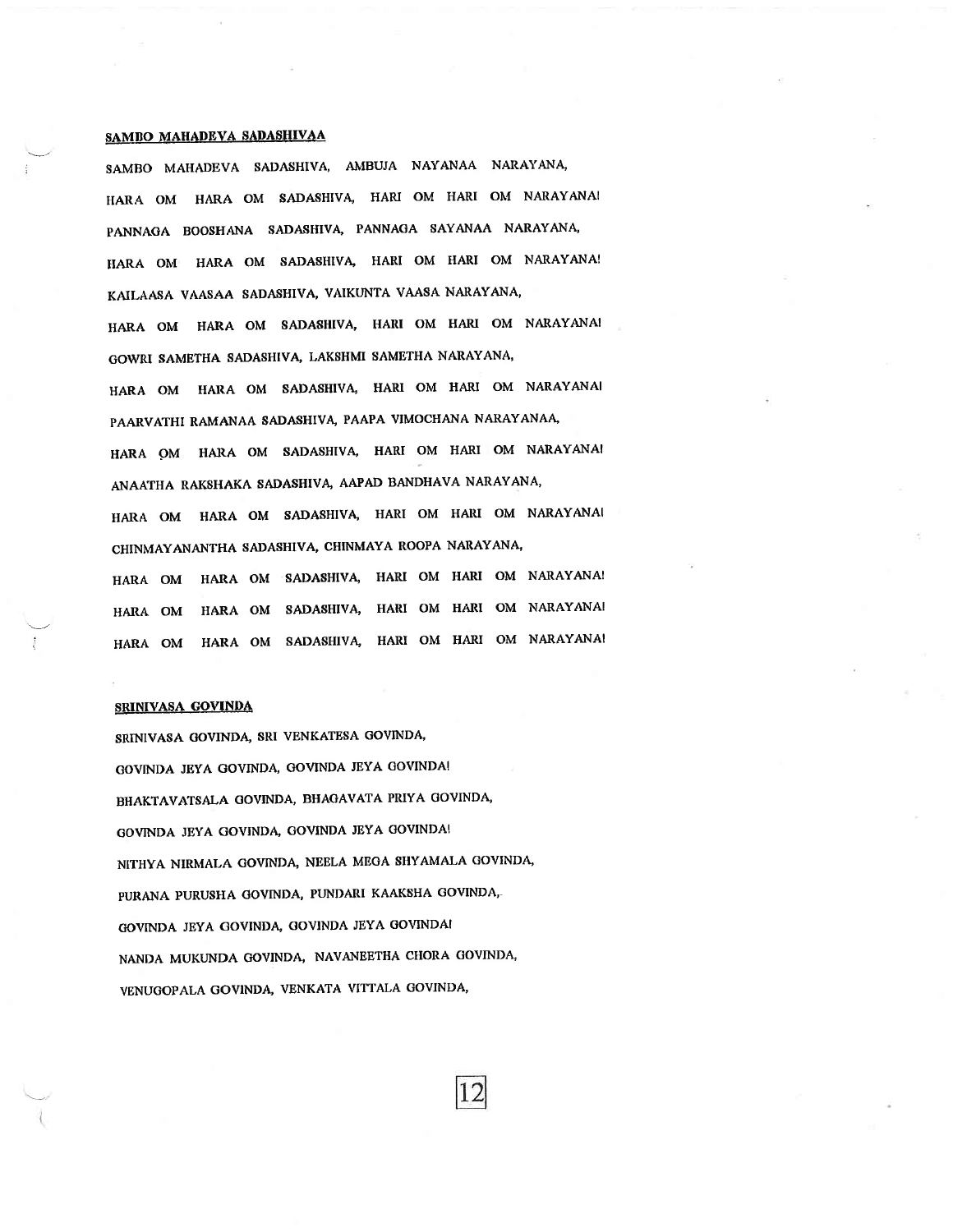GOVINDA JEYA GOVINDA, OOVINDA JEYA COVINDA! ANATHA RAKSHAKA GOVINDA, AAPAD BANDHAVA GOVINDA,

GOVINDA HARI COVINDA OOKULA NANDANA COVINDA GOVINDA JEYA GOVINDA, GOVINDA JEYA GOVINDA! GOVINDA JEYA GOVINDA, GOVINDA JEYA GOVINDA! GOVINDA JEYA GOVINDA, GOVINDA JEYA GOVINDA!

#### RAMA RAMA NAMA TARAGAM

RAMA RAMA RAMA RAMA RAMA NAMA TARAGAM, RAMA KRISHNA VASUDEVA BAKTHI MUKTHI THAYAGAM! JANAKI MANOHARAM SARVALOKA NAYAKAM SHANKARATHI SEVYAMANA DIVYANAMA VAIBHAVAM! RAMA RAMA RAMA RAMA RAMA NAMA TARAGAM, RAMA RAMA RAMA RAMA RAMA RAMA RAAM RAMA RAMA RAMA RAMA RAMA RAMA RAAM RAMA RAMA RAMA RAMA RAMA RAMA RAAM RAMA RAMA RAMA RAMA RAMA RAMA RAAM RAMA RAMA RAMA RAMA RAMA RAMA RAAMI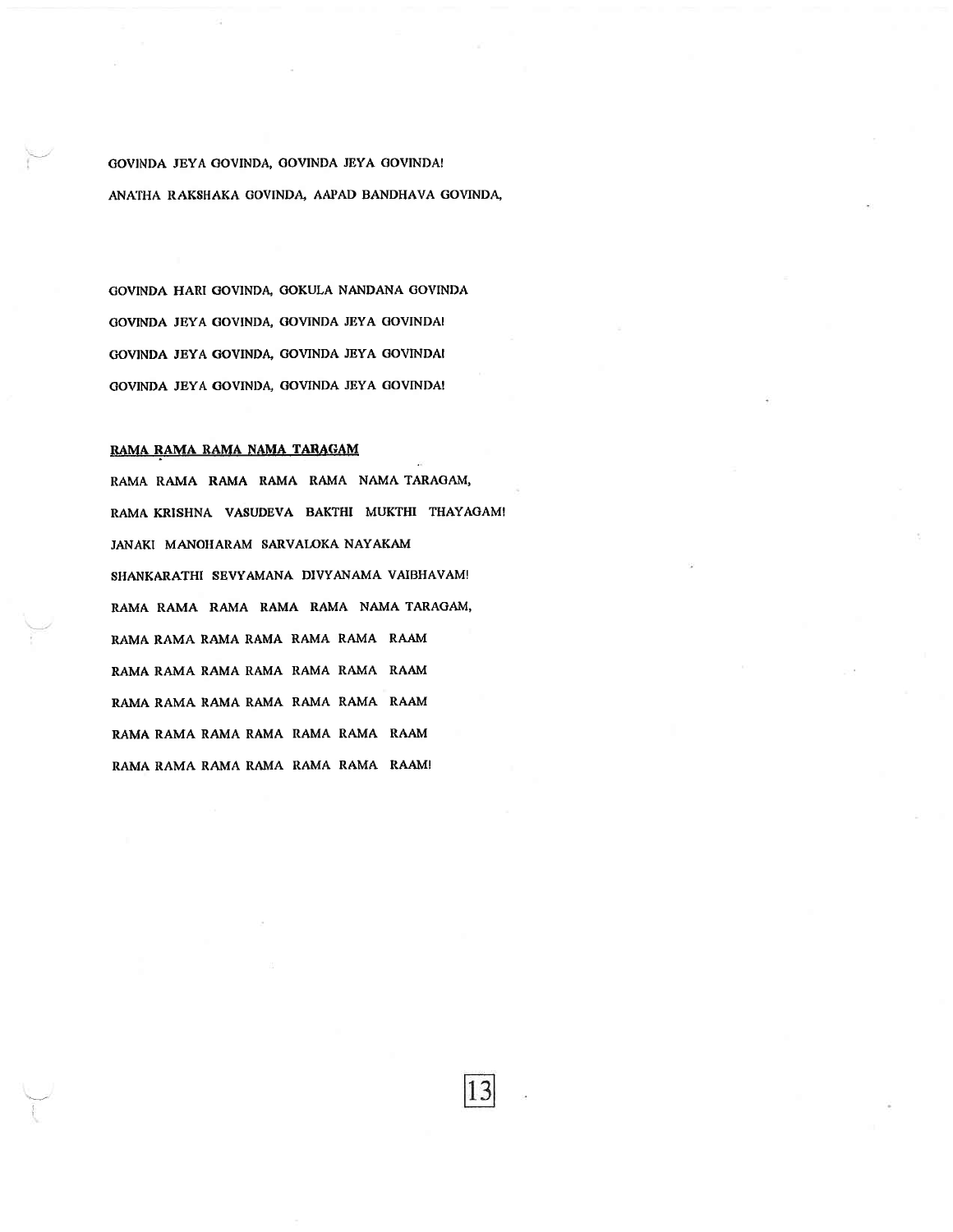Harivarasanam Viswamohanam Haridadhiswaram Aaradhyapadhukam Arivimardhanam Nithyanarthanam Hariharath majam Devamashraye Saranam Ayyappa Swamy Saranam Ayyappa Saranam Ayyappa Swamy SaranamAyyappa

Saranakirtanam Bakhtamanasam **Bharanalolupam Narthanalasam** Arunabhasuram Bhoothanayakam Hariharath majam Devamashraye Saranam Ayyappa Swamy SaranamAyyappa Saranam Ayyappa Swamy Saranam Ayyapp

Pranayasathya kam Praa na nayaka m Pranatha kaloakam Suprabhanjitham Pranavamanidram Keerthanapriyam Hariharath majam Devamashraye Saranam Ayyappa Swamy SaranamAyyappa <sup>i</sup> Saranam Ayyappa SwamySaranamAyyappa.

Thuragavahanam Sundarananam Varagadhayudham Vedavavarnitham Gurukrupakaram Keerthanapriyam Hariharath majam Devamashraye Saranam Ayyappa Swamy Saranam Ayyappa Saranam Ayyappa Swamy Saranam Ayyappa

**Tribuvanarchitam Devathathmakam** Trinayanam Prabhum Divyadeshikam Trida sha poojitham Chinthitha pradam **Hariharathmajam Devamashraye** Saranam Ayyappa Swamy Saranam Ayyappa Saranam Ayyappa Swamy Saranam Ayyappa

Bhava bhay a paham Bhavu kava ham Bhuvanamohanam Bhoothibhooshanam Dhavalavahanam Divyavaranam Hariharath majam Devamashraye Saranam Ayyappa Swamy Saranam Ayyappa Saranam Ayyappa Swamy Saranam Ayyappa

Kalamrudus mitham Sundarananam Kalabhakomalam Gathramohanam Kalabhakesari Vajivahanam Hariharathmaiam Devamashrave Saranam Ayyappa Swamy Saranam Ayyappa Saranam Ayyappa Swamy Saranam Ayyappa

Srithaja napriya m Chinthitha pradam Sruthivibhushanam Sadhujeevanam Sruthimanoharam Geethalalasam **Hariharathmaiam Devamashrave** Saranam Ayyappa Swamy Saranam Ayyappa Saranam Ayyappa Swamy Satanam Ayyappa



i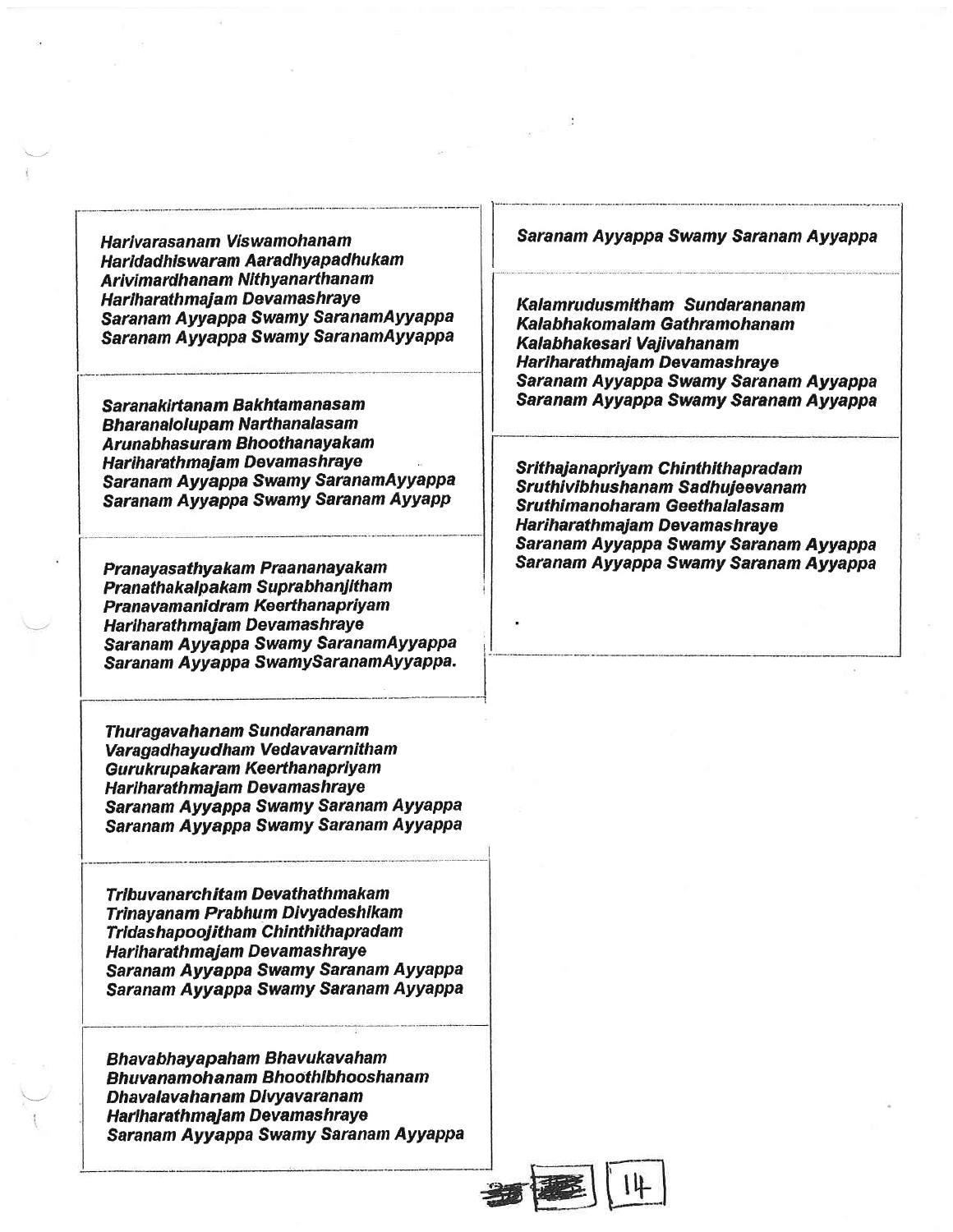# DHUKA NIVARANA ASHTAKAM

MANAGLA ROOPINI MADHIYANI SOOLINI MANMATHA PANIYALE SANGADAM NEENGIDA SADUTHIYIL VANDHIDUM SHANKARI SOUNDARIYE KANGANA PAANIYAN KANI MUGAM KANDA NAL KARPAGA KAAMINIYE JEYA JEYA SHANKARI GOWRI KRIPAKARI DHUKA NIVARANI KAMAKSHI! KAANURU MALARENA KATHIROLI KATI KATHIDA VANTHIDUVAL THANURU THAVAOLI THAROLI MADHIOLI THANGIYE VEESIDUVAL MANURU VILIYAL MADHAVAR MOLIYAL MALAIGAL SOODIDUVAL JEYA JEYA SHANKARI GOWRI KRIPAKARI DHUKA NIVARANI KAMAKSHII SHANKARI SOUNDARI CHADURMUGAN POTRIDA SABAIYINIL VANDAVALE PONGARI MAVINIL PON ADI VAITHU PORINTHIDA VANDAVALE EN KULAM THALAITHIDA ELIL VADIVUDANE ELUNTHANAL DURKAYALE JEYA JEYA SHANKARI GOWRI KRIPAKARI DHUKA NIVARANI KAMAKSHI! THANA THANA THAN THANA THAVIL OLI MULANGIDA THANMANI NEE VARUVAI KANGANA KANG KANA KADIROLI VEESIDA KANMANI NEE VARUVAI PANN PANA PAM PANA PARAI OLI KOOVIDA PANN MANI NEE VARUVAAI JEYA JEYA SHANKARI GOWRI KRIPAKARI DHUKA NIVARANI KAMAKSHII PANJAMI BHAIRVI PARVATHA PUTHRI PANJANAL PANIYALE KONJIDUM KUMARANAI GUNAMIGU VELANAI KODUTHA NAL KUMARIYALEY SANGADAM THEERTHIDA SAMARADHU SEIDHA NAL SHAKTI ENUM MAYE JEYA JEYA SHANKARI GOWRI KRIPAKARI DHUKA NIVARANI KAMAKSHII ENNIYAPADI NEE ARULIDA VARUVAI EN KULA DEVIYALE PANNIYA SEYALIN PALAN ADHU NALAMAI PALGIDA ARULIDUVAI KANNOLI ADHANAL KARUNAIYAI KAATI KAVALAIGAL THEERPAVALEY JEYA JEYA SHANKARI GOWRI KRIPAKARI DHUKA NIVARANI KAMAKSHII IDAR THARUM THOLLAI INIMEL ILLAI ENRU NEE SOLLIDUVAI SUDAR THARUM AMUTHEY SURUTHIGAL KOORI SUGAM ADHU THANDHIDUVAI PADAR THARUM IRULIL PARITHIYAAI VANDHU PALAVINAI OOTIDUVAI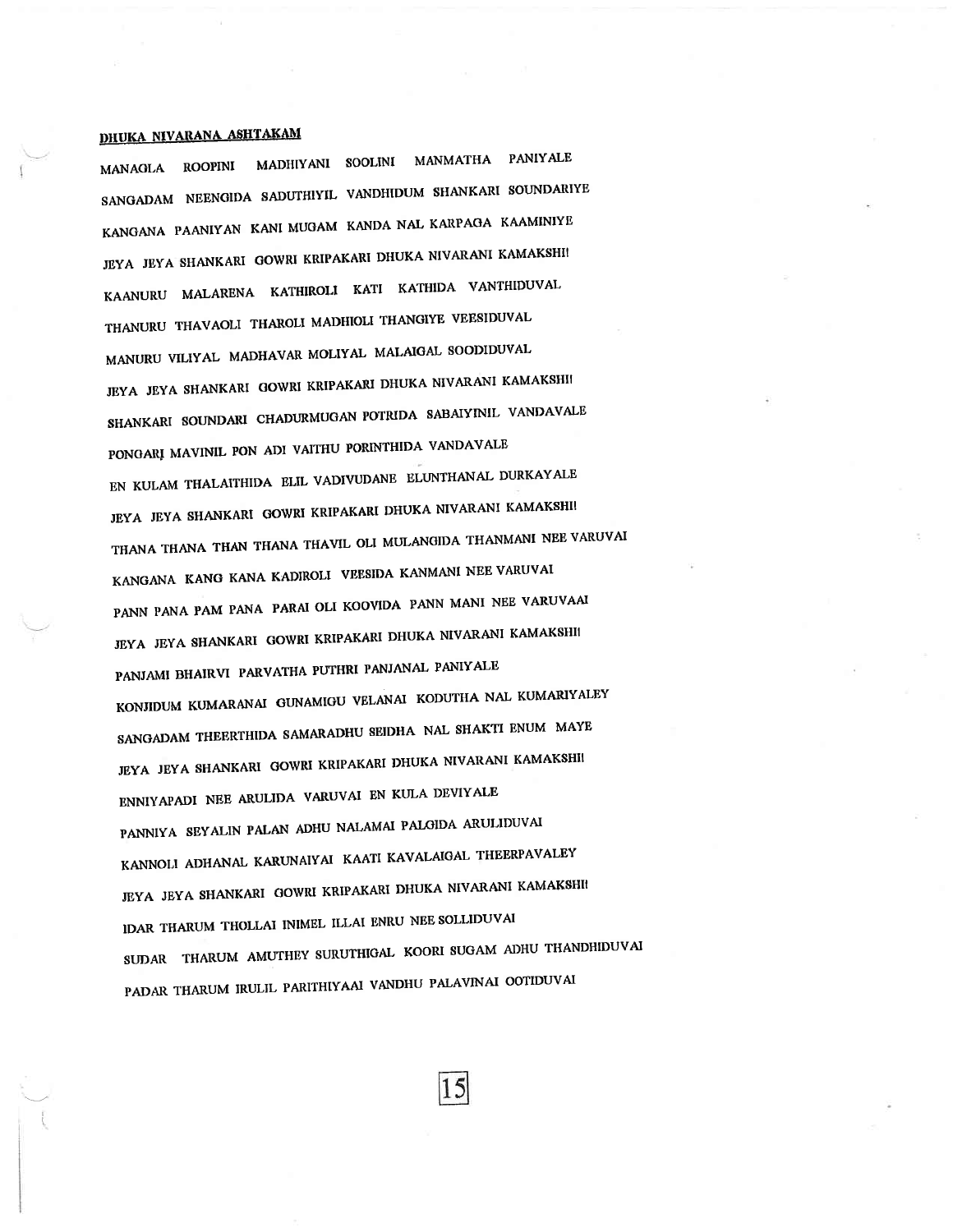JEYA JEYA BALA CHAMUNDESHWARI, JEYA JEYA SRIDEVI, JEYA JEYA DURGA SRI PARAMESHWARI, JEYA JEYA SRIDEVI, JEYA JEYA JBYANTHI MANGALA KAALI, JEYA JEYA SRIDEVI. JEYA JEYA SHANKARI GOWRI KRIPAKARI, DUKKANIVARANI KAMAKSHI!

#### ANJANEYA RAGHUVEERA

ANJANEYA RAGHU VEERA, RAMA DHODAMAM PAHI, ANJANEYA MAMA BANDHO, ANJANEYA DAYA SINDHO. ANJANEYA RAGHU RAMA, ANJANEYA PARANTHAMA, ANJANEYA PARANTHAMA, ANJANEYA PARANTHAMA! ANJANEYA RAGHU VBBRA RAMA DHODAMAM PAHI, ANJANEYA MAMA BANDHO, ANJANEYA DAYA SINDHO, ANJANEYA RAGHU RAMA, ANJANEYA PARANTHAMA, ANJANEYA PARANTHAMA, ANJANEYA PARANTHAMA!

#### KALLAPILAYUM

KALLA PILAYUM, KARUDHA PILAYUM, KASINDURUGI NILLAPILAYUM, NINAYA PILAYUM, NINNAI EYBNTHBLUTHAY, SOLLA PILAYUM, THUTHIYA PILAYUM, THOLA PILAYUM, ELLA PILAYUM, PORUTHU ARULVAAI, KACHI EGAMBANEY!

#### SAIVA NEEDI MURAI

VAAN MUGIL VALAATHU PEIGA, MAIL VALAM SURAKKA MANNAN KON MURAI ARASU SEIGA, KURAI VILLA THUYIRGAL, VAALA, NAAN MARAI ARANGAL ODHA, NATRAVAM VELVI MALGA, MENMAI KOL SAIVA NEETHI, VILANGUGA ULAGAM ELLAM!

16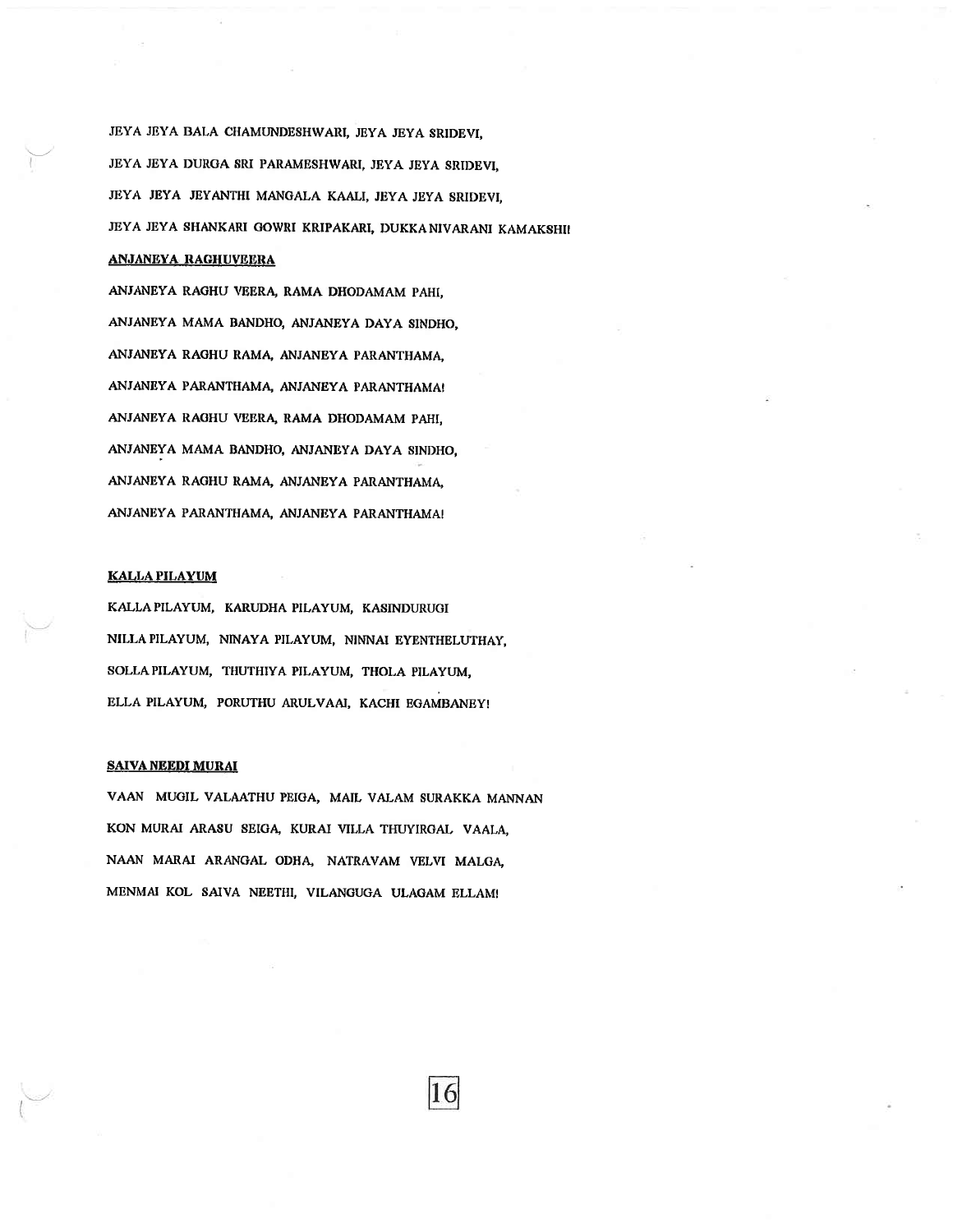# விறல்மாரன் ஐந்து - திருச்செந்தூர்

விறல்மார னைந்து மலர்வாளி சிந்த மிகவானி லிந்து ...... வெயில்காய மிதவாடை வந்து தழல்போல வொன்ற வினைமாதர் தந்தம் ...... வசைகூற குறவாணர் குன்றி லுறைபேதை கொண்ட கொடிதான துன்ப ...... மயல்தீர குளிர்மாலை யின்க ணணிமாலை தந்து குறைதீர வந்து ...... குறுகாயோ மறிமா *னு*கந்த இறையோன் மகிழ்ந்து வழிபாடு தந்த ...... மதியாளா மலைமாவு சிந்த அவைவேலை யஞ்ச வடிவே வெறிந்த ...... அதிதீரா அறிவா லறிந்து னிருதா எிறைஞ்சு மடியா ரிடைஞ்சல் ...... களைவோனே .அழகான செம்பொன் மயில்மே லமர்ந்து அலைவா யுகந்த ...... பெருமாளே.

# Viralmaran Aindhu - Thiruchchendhur

Viral Maran Aindhu Malarvali Sindha Miga Vanil Indhu ...... Veyil Kaya Midha Vadai Vandhu Thazhal Pola Ondra Vinai Madhar Tham Tham ...... Vasai Kura Kuravanar Kundril Urai Pedhai Konda Kodidhana Thunba ...... Mayal Theera Kulir Malaiyin Kan Animalai Thandhu Kurai Theera Vandhu ...... Kurugayo Mariman Ugandha Iraiyon Magizhndhu Vazhipadu Thandha ...... Madhiyala Malai Mavu Sindha Alaivelai Anja Vadivel Erindha ...... Athidheera Arival Arindhun Iru Thal Irainjum Adiyar Idainjal ...... Kalaivone Azhagana Sempon Mayil Mel Amarndhu Alaivay Ugandha ...... Perumale.



(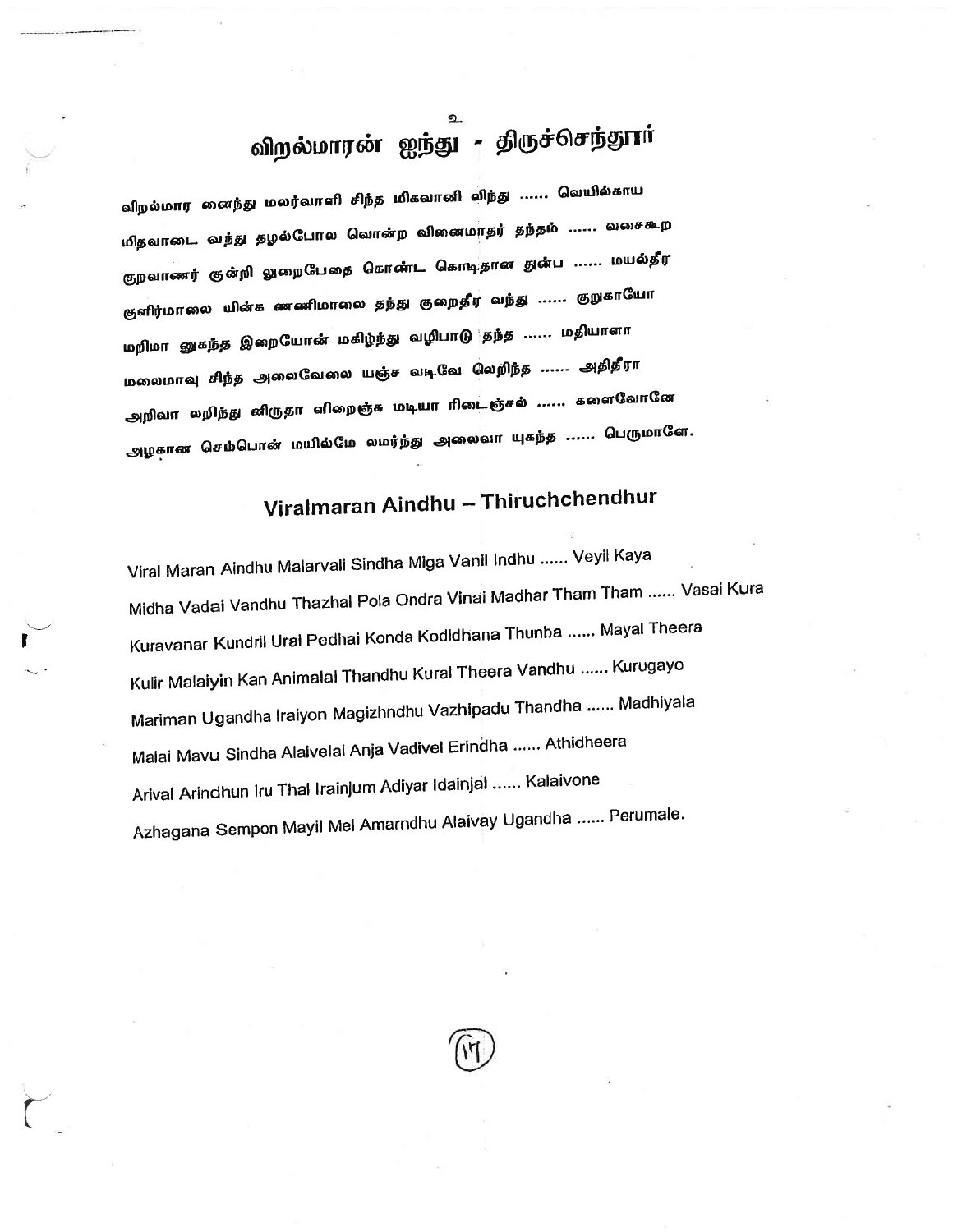# நாத விந்து - பழநி

நாத விந்துக லாதீ நமோநம வேத மந்த்ரசொ ரூபா நமோநம ஞான பண்டித ஸாமீ நமோநம ...... வெகுகோடி நாம சம்புகு மாரா நமோநம போக அந்தரி பாலா நமோநம<br>நாக பந்தம யூரா நமோநம ...... பரஞரர் சேத தண்டவி நோதா நமோநம கீத கிண்கிணி பாதா நமோநம தீர<sup>் சம்</sup>ப்ரம வீரா நமோநம ...... கிரிராஜ தீட மங்கள ஜோதீ நமோநம தூய அம்பல லீலா நமோநம .<br>தேவ குஞ்சரி பாகா நமோநம<sup>்</sup>...... அருள்தாராய் ஈத லும்பல கோலால பூஜையும் ஓத லுங்குண ஆசார நீதியும் சர முங்குரு சீர்பாத சேவையு ...... மறவாத ஏழ்த லம்புகழ் காவேரி யால்விளை சோழ**்மண்டல மீதே மநோகர**<br>ராஜ் கெம்பிர நாடாளு நாயக ...... வயலூரா ஆத ரம்பயி லாரூரர் தோழமை சேர்தல் கொண்டவ ரோடே முனாளினில் ஆடல் வெம்பரி மீதேறி மாகயி ...... லையிலேகி ஆதி யந்தவு லாவாசு பாடிய சேரர் கொங்குவை காவூர் நனாடதில் ஆவி னன்குடி வாழ்வான தேவர்கள் ...... பெருமாளே.

# Nadha Vindhu,- pazhani

Nadha Vindhu Kaladhee Namo Nama Vedha Manthra Sorupa Namo Nama<br>Njyana Panditha Samee Namo Nama ,..... Vegu Kodi

Nama Sambu Kumara Namo Nama Boga Anthari Baia Namo Nama<br>Naga Bandha Mayura Namo Nama ...... Parasurar

Sedha Dhanda Vinodha Namo Nama Geetha Kinkini Padha Namo Nama<br>Dheera Sambrama Veera Namo Nama ...... Giri Raja

Dheepa-Mangala Jothee Namo Nama Thuya Ambala:Leela Namo Nama<br>Dheva Kunjari Baga Namo Nama ...... Arul Tharay

Eedhalum Pala Kolala Pujaiyum Odhalun Guna Achara Neethiyum<br>Eeramun Guru Seer Padha Sevaiyu ,..... Maravadha

Ezhthalam Pugazh Kaveriyal Vilai Sozha Mandala Meedhe Manohara RaJa Gembira Nadalu Nayaka...... Vayalura

Adharam Payil Arurar Thozhamai Serdhal Kond Avarode Munalinil<br>Adal Vempari Meedherl Ma Kayi ...... Lalyll Egl

Adhi Antha Ula Asu Padiya Serar Kongu Vaikavur Nanadadhil Avinan Kudi Vazhvana Dhevargal ...... Perumale.

I



உ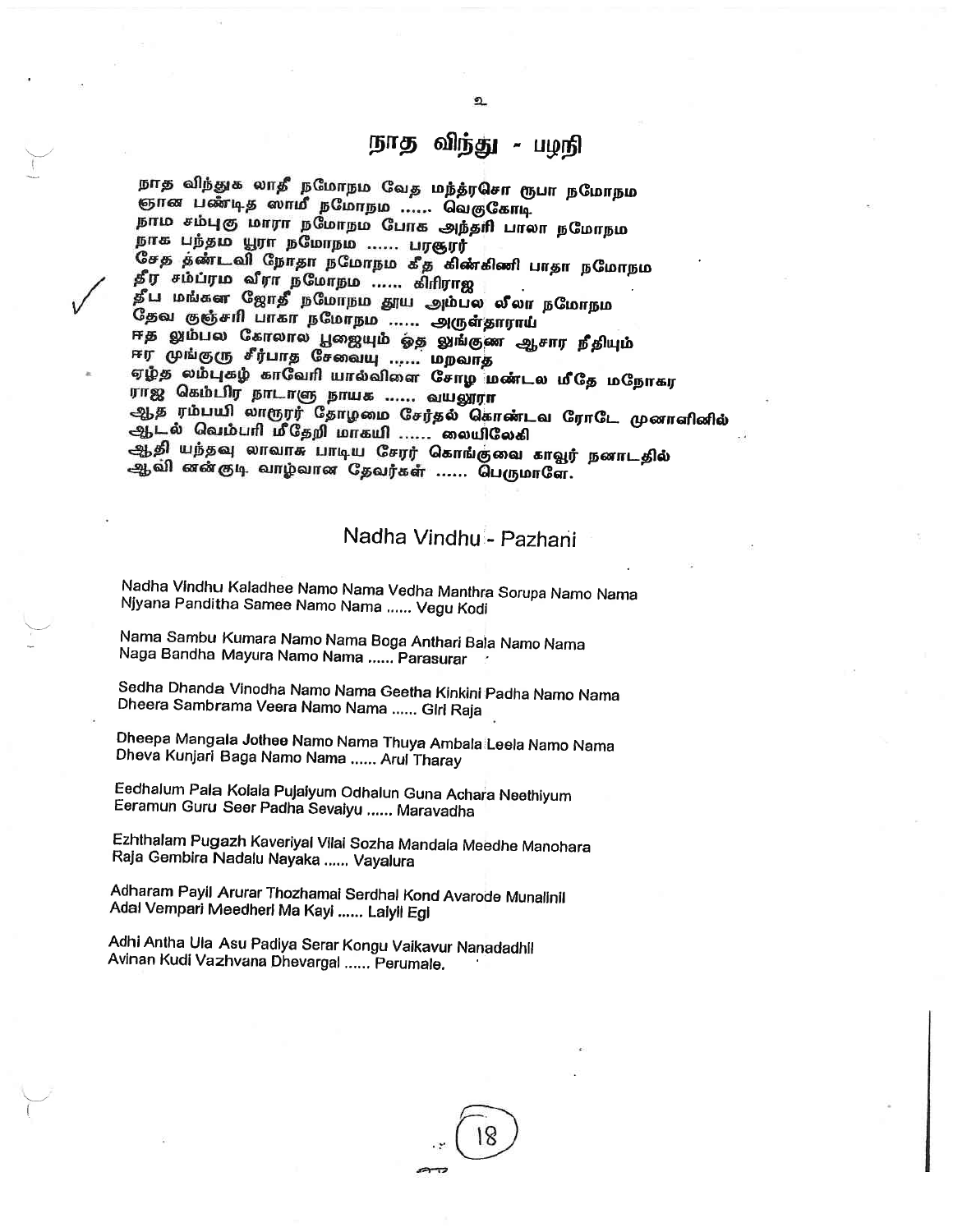# Devaki Tanaya Daya Nidhe

Devaki TanaYa DaYa Nidhe Daya Nidhe Kr'pa Nidhe Devaki Tanaya Daya Nidhe Darshan Dijo Deva Deva (2) Darshan Dijo Sai Deva Dina Natha Sai Natha

#### Subrahmanyam

Subrahmanyam Subrahmanyam Shanmukhânâthâ Subrahmanyam Shiva Shiva Shiva Shiva Subrahmanyam Hata Hara Hara Hara SubrahmanYam Shiva Shiva Hara Hara Subrahmanyam Hara Hara Shiva Shiva Subrahmanyam Shiva Sharavana Subrahmanyam Guru Sharavana Bhava SubrahmanYam Shiva Shiva Hara Hara Subrahmanyam Hara Hara Shiva Shiva Subrahmanyam

### Nandalala

Nandalala Yadu Nandalala Nandalala Yadu Nandalala Brindavana Govinda Lala Radha Lola Nandalala Radha Madhava Nandalala

## Krishna Krishnd

Krishna Krishna Man Mohana Citta Chora Radha Jivana (3) Megha syama madhusudana Radha kanta Yadu nandana (3)

#### Rani <u>Sitajiki jai</u>

Rani Sitajiki jai, pyare Ramjiki jai Bole Hanuman Krpaluki jai jai jai Rani Radhajiki jai, pyare madhavki jai Bolo Uddhav Krpaluki jai jai jai Rani Parvatiki jai, pyare sankarjiki jai Bolo nandi krpaluki jai jai jai